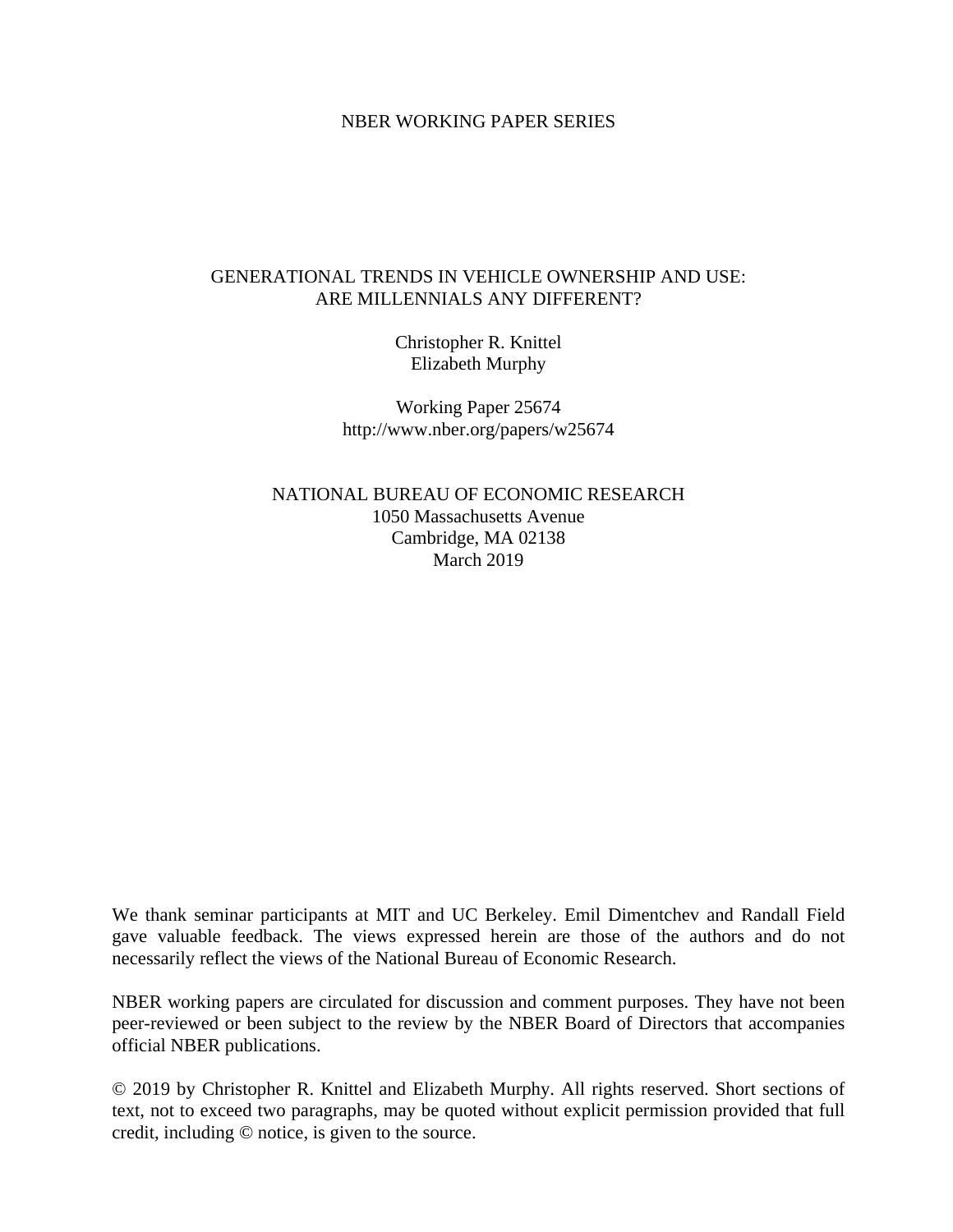Generational Trends in Vehicle Ownership and Use: Are Millennials Any Different? Christopher R. Knittel and Elizabeth Murphy NBER Working Paper No. 25674 March 2019 JEL No. L9,O18,R2

## **ABSTRACT**

Anecdotes that Millennials fundamentally differ from prior generations are numerous in the popular press. One claim is that Millennials, happy to rely on public transit or ride-hailing, are less likely to own vehicles and travel less in personal vehicles than previous generations. However, in this discussion it is unclear whether these perceived differences are driven by changes in preferences or the impact of forces beyond the control of Millennials, such as the Great Recession. We empirically test whether Millennials' vehicle ownership and use preferences differ from those of previous generations using data from the US National Household Travel Survey, Census, and American Community Survey. We estimate both regression and nearest-neighbor matching models to control for the confounding effect of demographic and macroeconomic variables. We find little difference in preferences for vehicle ownership between Millennials and prior generations once we control for confounding variables. In contrast to the anecdotes, we find higher usage in terms of vehicle miles traveled (VMT) compared to Baby Boomers. Next we test whether Millennials are altering endogenous life choices that may, themselves, affect vehicles ownership and use. We find that Millennials are more likely to live in urban settings and less likely to marry by age 35, but tend to have larger families, controlling for age. On net, these other choices have a small effect on vehicle ownership, reducing the number of vehicles per household by less than one percent.

Christopher R. Knittel MIT Sloan School of Management 100 Main Street, E62-513 Cambridge, MA 02142 and NBER knittel@mit.edu

Elizabeth Murphy Genser Energy 1430 Walnut Street Philadelphia, PA 19102 elizabeth.murphy330@gmail.com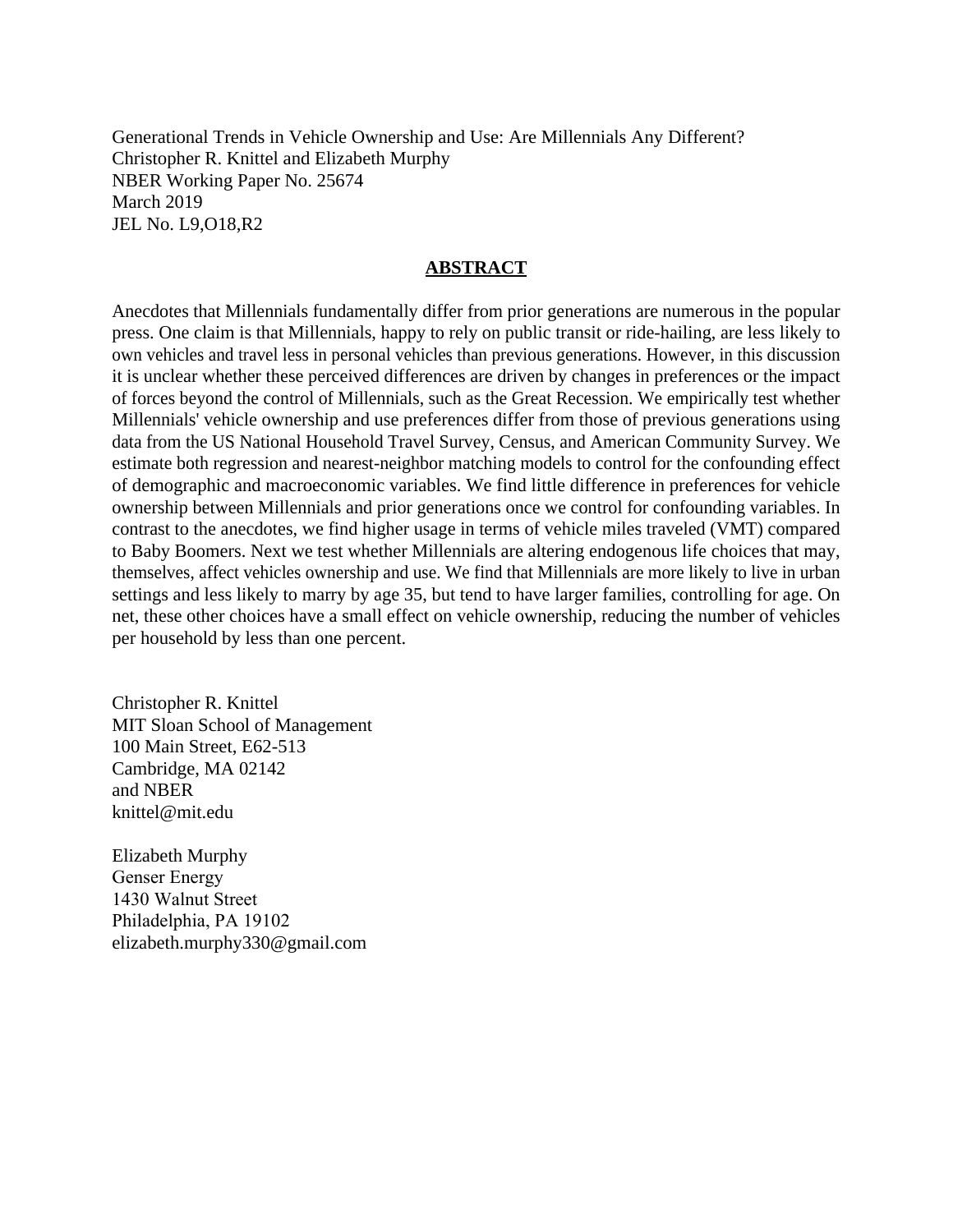## 1 Introduction

The Millennial generation is often thought to be upsetting institutional and economic norms established by previous generations. From differences in fast-food eating preferences to changes in the investments they make, the common consensus is that Millennials are fundamentally disrupting a wide variety of industries due to differences in preferences. However, such claims have not been explored rigorously, and limited data have been used to support these hypotheses.<sup>[1](#page-2-0)</sup>

Understanding the true preferences of the Millennial generation, as well as the demographic makeup of the generation, can provide insight into the future landscape of mobility, and thus provide both the industry and policy makers with more information about what business practices and policies to implement. This paper empirically tests whether Millennials' vehicle decisions differ from those of previous generations. Our focus is on two main facets of personal mobility: vehicle ownership, measured by how many vehicles a given household owns, and vehicle usage, measured by annual vehicle miles traveled (VMT). Each of these provides different insights; vehicle ownership gives a better understanding of the market for personal vehicles, while vehicle miles traveled provides insight on vehicle fleet usage as well as environmental footprints.

Our data come from Department of Transportation's National Household Transportation Survey and the US Census and the American Community Survey to construct a picture of both transport preferences and generational demographics. Our goal is to tease apart two primary factors that could account for the changes in vehicle purchasing and use: preferences for transportation conditional on demographics and differences in endogenous household demographics (e.g., marriage) themselves and how these decisions indirectly affect transportation choices.

The first of our goals captures the shift in preferences holding constant other factors that influence vehicle ownership and use with the goal to understand whether observed differences are due to differences in other variables that might influence transportation decisions. The second seeks to understand how much *endogenous* changes in life choices, such as marriage and urbanity, influence vehicle ownership and use. We refer to these effects as indirect. To measure these we also estimate the degree to which Millennials are altering these other endogenous decisions and, through our empirical model of transportation decisions conditional on these other factors, measure how these changes affect ultimate transportation demand.

Our work adds a rigorous analysis of Millennial preferences to a discussion that is dominated by anecdotal evidence for perceived differences in purchasing and use habits, with claims that Millennials are the "go nowhere generation" meaning they are more risk averse and less mobile [Buchholz and Buchholz](#page-20-0) [\(2012\)](#page-20-0), or the "cheapest generation," who are not interested in making large investments in cars or houses [Thompson and Weissman](#page-20-1) [\(September 2012 Issue\)](#page-20-1). We find that, conditional on household demographics, Millennials do not differ in terms of vehicle ownership, relative to Baby Boomers. In addition, Millennial vehicle use, measured by annual vehicle miles traveled (VMT) is higher than Baby Boomers at similar stages in their lives. The net effect, however,

<span id="page-2-0"></span><sup>&</sup>lt;sup>1</sup>See, for example, [Taylor](#page-20-2)  $(2017)$ , Dutzik et al.  $(2014)$  and [Fry](#page-20-4)  $(2017)$ .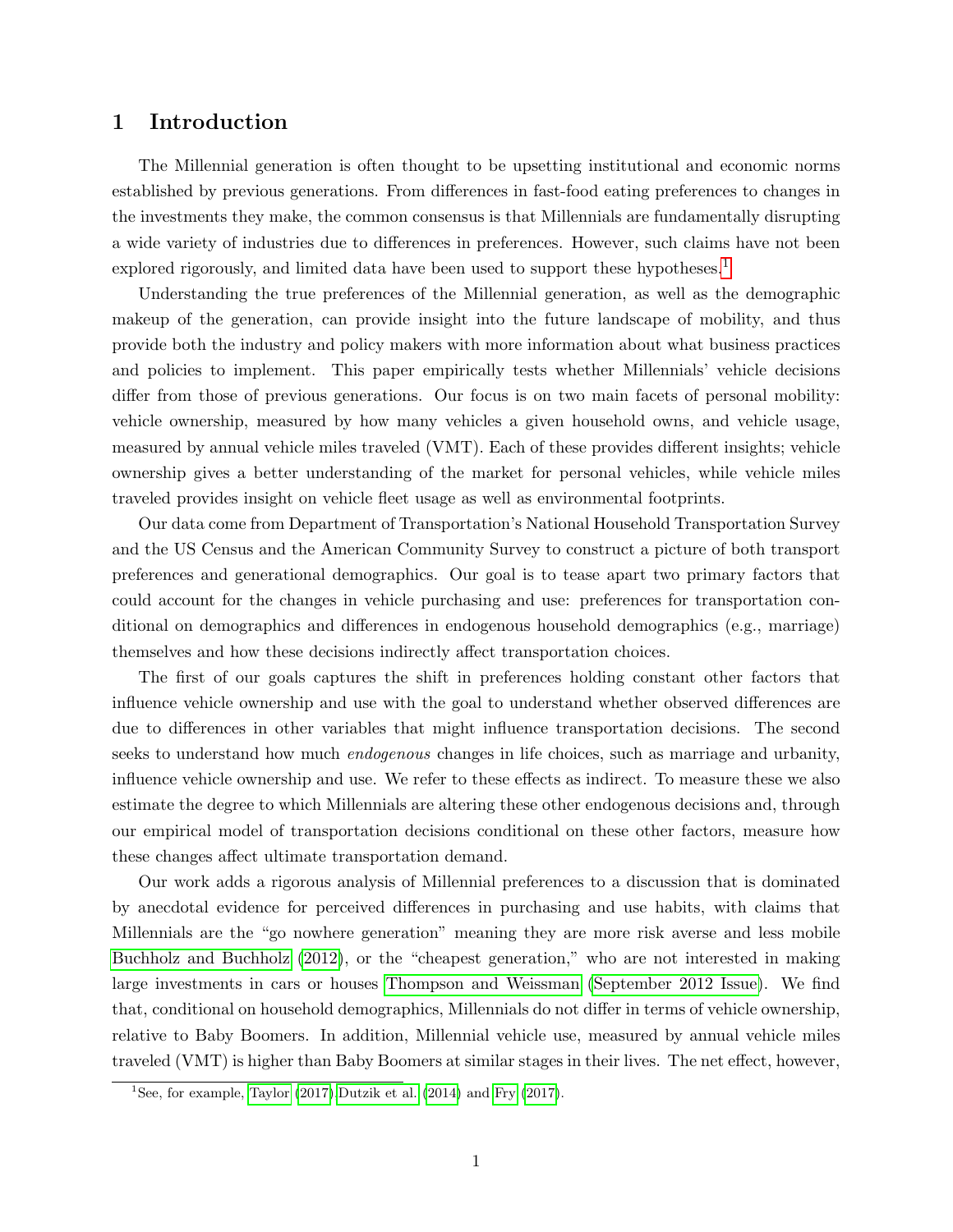is a bit more nuanced. We also find that Millennials are delaying some of the life choices that are held constant in the preceding statements. Together, the results suggest that while Millennial vehicle ownership and use may be lower early on in life, these differences are only temporary and, in fact, lifetime vehicle use is likely to be greater.

Two concurrent papers complement our results using different methodologies. [Leard et al.](#page-20-5) [\(2019\)](#page-20-5) uses pre-Great Recession NHTS data to estimate how VMT responds to changes in demographics and then compares the forecasts of this relationship to observed VMT. They find that economic factors can explain most the variation in VMT, leaving little room for generational differences to explain movements in VMT. Our work directly tests for generational differences using the 2017 NHTS sample, a year where Millennials were in their early- to mid-30s. We also estimate how Millennials might be changing life choices and the impact these have on vehicle ownership. [Kurz et al.](#page-20-6) [\(2018\)](#page-20-6) uses consumer expenditure data to estimate whether Millennials are spending any less on vehicles and shows Millennials' spending is inline with previous generations. We do not focus on spending.

The remainder of the paper proceeds as follows. In Section [2](#page-3-0) we discuss the data used in the analysis. Section [3](#page-4-0) discusses the empirical models and results for estimating the change in preference, conditional on demographics. Section [4](#page-12-0) estimates how Millennials differ in terms of other life choices and what these differences imply for vehicle ownership. Finally, Section [5](#page-13-0) concludes.

## <span id="page-3-0"></span>2 Data Souces

Our primary data source is the Department of Transportation's National Household Travel Survey (NHTS). We utilize surveys from 1990, 1995, [2](#page-3-1)001, 2009, and  $2017<sup>2</sup>$  We also make use of data from the US Census and American Community Survey (ACS). Both the Census and American Community Survey data used in this analysis are provided by the Integrated Public Use Microdata Series compiled by the University of Minnesota. Data from Census years 1990, 2000, and 2010 are included in the analysis, as well as the American Community Survey from 2015, an off-cycle year for the US Census. The three data sets contain responses at the person- and household-level; however, they differ somewhat in the demographic variables they collect within a household. We also use the Census data to analyze other life choices.

We analyze vehicle ownership at the household-level for both datasets, since vehicles are more often attributed to households rather than individuals—couples typically share the expenses of a vehicle—and the data sets recorded household identification for the vehicles rather than personal designation. We focus on VMT at the person level since VMT can be attributed to an individual, although our general conclusions are robust to aggregate VMT to the household level. Only the NHTS data contain information on VMT.

Several steps to clean and organize the data were necessary to analyze households decisions. To assign the appropriate generation to each household, the head of household was identified from

<span id="page-3-1"></span><sup>&</sup>lt;sup>2</sup>The 2016 survey spans April 2016 through April 2017. It will be referred to as the 2017 survey throughout this work.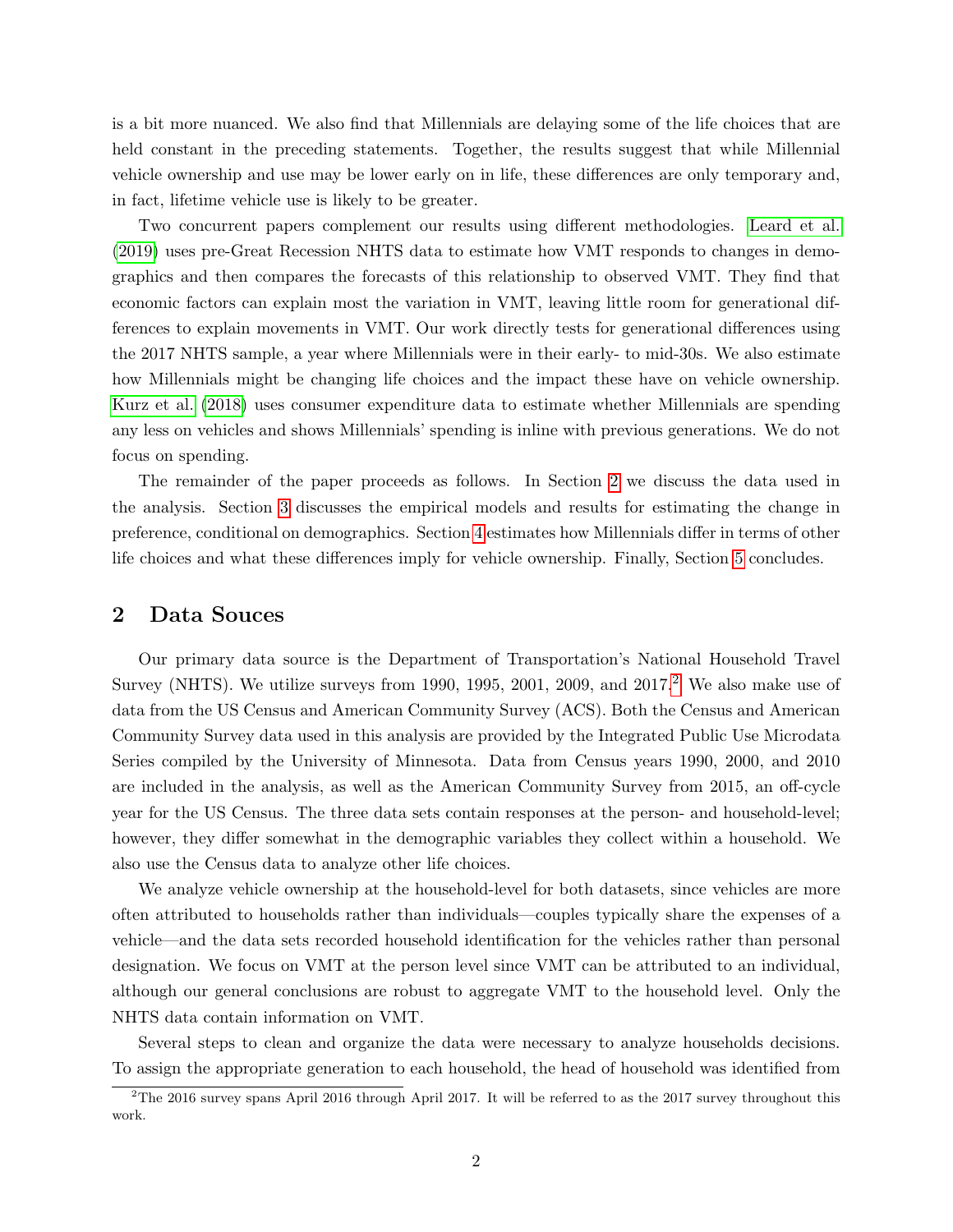the person-level responses by selecting the eldest member of each family.<sup>[3](#page-4-1)</sup> Their birth year was used to assign a generation to the household based on the delineations in Table  $1<sup>4</sup>$  $1<sup>4</sup>$  $1<sup>4</sup>$  Lastly, any demographic information used in the model is based on the head of household's characteristics.

| Generation          | <b>Birth Years</b> |
|---------------------|--------------------|
| Millennials         | 1980-1984          |
| Generation X        | 1965-1979          |
| <b>Baby Boomers</b> | 1946-1964          |
| Silent Generation   | 1928-1945          |
| Greatest Generation | 1901-1927          |

<span id="page-4-2"></span>Table 1: Generation assignments for households in the United States

# <span id="page-4-0"></span>3 Vehicle Ownership and Use, Conditional on Demographics

#### 3.1 Empirical Set Up

Our basic approach is to use linear regression to control for household and time characteristics. We also test the robustness of these results using a nearest-neighbor matching model that matches on the same demographics and control variables as in the regressions.

For much of our analysis, we restrict ourselves to only the most recent three generations: Baby Boomers, Generation X, and Millennials, using Baby Boomers as the omitted category (baseline generation). We relate the variables of interest (e.g., vehicles per household or VMT) to the generation controlling for confounders. Specifically we have:

$$
y_{it} = \beta_0 + \beta_1 I_i^{Mill} + \beta_2 I_i^{GenX} + X_{it} \gamma + \epsilon_{it},\tag{1}
$$

where  $I_i^g$  $i$  are indicators for the generation that the head of household of household i falls into,  $X_{it}$ are household level demographics and time control variables, and  $\epsilon_{it}$  is the regression residual. We estimate a variety of models varying the control variables. Our list of complete control variables is in Table [2.](#page-5-0) For each of the continuous variables, we include its natural log in the regression and the square of the natural log of the variable to account for non-linearities in the relationship. We cluster our standard errors at the state level allowing for arbitrary correlation in the residuals across households within the same state.

<span id="page-4-1"></span><sup>&</sup>lt;sup>3</sup>The risk here is if an elderly parent is living in the household. We have also performed the analysis where we define the generation based on the second oldest adult if that adult is older than 30 and the gap between the second oldest and the oldest is at least 18 years. This is meant to capture cases where the child is the head of household. We note that this is not an issue for the Census data, described below, because it explicitly asks for the age of the head of household.

<span id="page-4-3"></span><sup>4</sup>These assignments reflect those used by the Pew Research Center in their demographics analysis and reporting.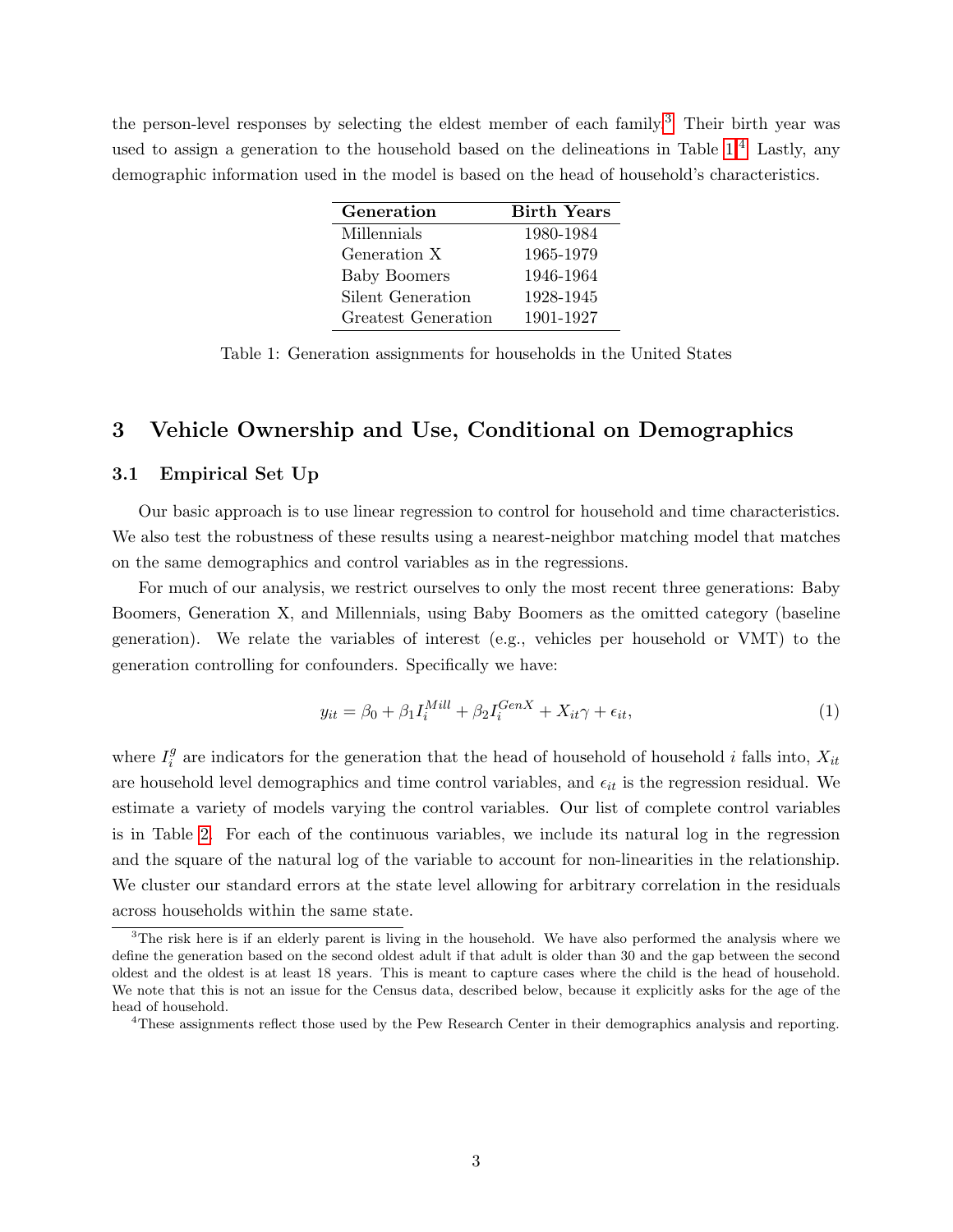<span id="page-5-0"></span>

| Control Variables                            |
|----------------------------------------------|
| Income                                       |
| Household Size                               |
| Household Composition Effects <sup>+,†</sup> |
| Location: Urban v. Rural <sup>+</sup>        |
| Location: State Fixed Effects                |
| Education                                    |
| Survey Year                                  |
| Age                                          |
| Sex                                          |
| Race                                         |
| Family Life Cycle <sup>†</sup>               |
| Marital Status*                              |
| Number of Children                           |

Table 2: Demographic variables included in models

Notes: +: The NHTS data contain 10 household composition indicators. These indicate whether the household has 1 or 2 adults working adults, and then either: no children, a youngest child between 0 and 5-years old, a youngest child between 6 and 15, and a youngest child between 16 and 21. The final two categories capture whether there are 1 or 2 or more retired adults with no children. For Urbanity, the NHTS data have four categories: in an urban area, in an urban cluster, in an area surrounded by urban areas (only 72 observations fit this), and not in an urban area. †: Variable available in NHTS data set only. \*: Variable available in Census/ACS data sets only.

#### 3.2 Results

We begin by showing results with no controls and then add to the set of control variables. Figure [1](#page-6-0) plots the coefficients for the Millennial and Generation X indicators and their respective 95% confidence intervals. Baby Boomers are the omitted category. We estimate seven specifications in total.

The first model, indicated in the dark blue color, includes data from all households of all ages 18 and older. The regression does not include any demographic controls, therefore representing the difference in unconditional means. The coefficient for Millennials is strongly negative, indicating that on average Millennials own approximately 0.4 fewer vehicles per household than the average Baby Boomer. This model represents the most easily observed trends in vehicle ownership among Millennials, as vehicle ownership is quantified based solely on what generation a household belongs to, which fuels the speculation that Millennials are fundamentally different.

The second model differs from the first only in that the baseline controls for demographics and economic factors are included. The inclusion of these control variables dramatically reduces the magnitude of the coefficients for each generation; the Millennial coefficient falls from 0.39 to 0.17. This indicates that the underlying endowments of the generations are not consistent across the generations, as is to be expected, and these endowments are affecting vehicle ownership. This model is still incomplete as there are weaknesses in how age is controlled.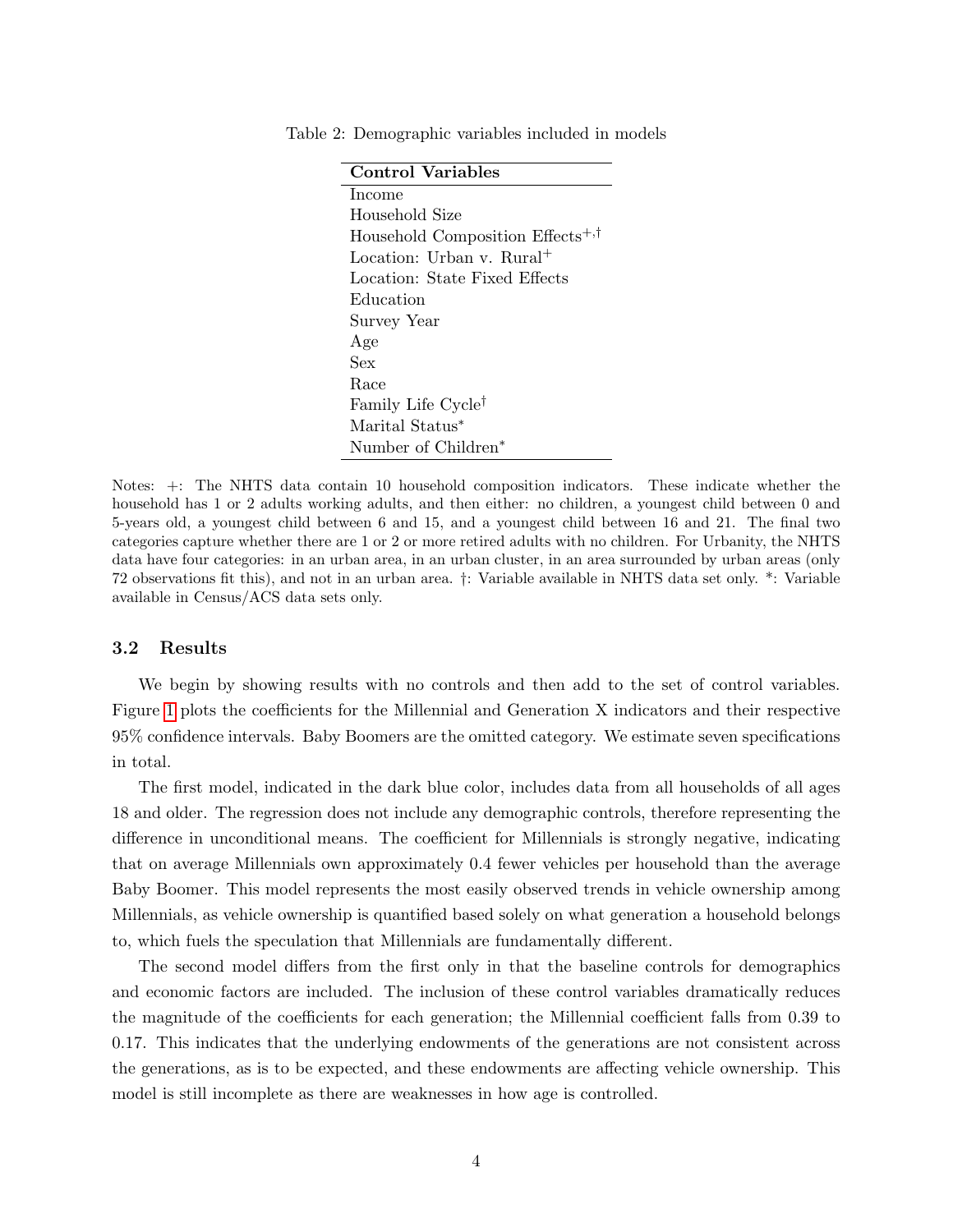

<span id="page-6-0"></span>Figure 1: NHTS vehicle count regression coefficients by generation

One limitation of the data available is that data for Millennials are only available for Millennials who are a maximum of 37 years old. This arises from the definition of Millennials, whose oldest members were born in 1980. As a result, although the age variables are included as regressors, the range of ages across generations do not share the same support. To address this, the remaining regression models on the plot only include heads of household aged 18-37. These also, by the nature of the age distributions in the data, omit the Silent and Greatest generations.

The third plot, indicated in green, shows the regression coefficients for the model where only ages 18-37 are included, and does not include any of the demographic control variables. The results of this model show an even smaller magnitude coefficient for Millennials (−0.08), emphasizing the importance of age effects in vehicle ownership.

The fourth plot, in yellow, depicts the results for households aged 18-37 and includes the full set of demographic variables; this is our preferred specification. The model uses the regressors and examines the subset of the data for households aged 18-37. The resulting coefficients for both Millennials and Generation X approach 0, and neither are statistically significant from 0. The Millennial coefficient is −0.03, while the Generation X coefficient is 0.005. (We cannot reject equality between the Millennial and Generation X coefficients.) These results support the conclusion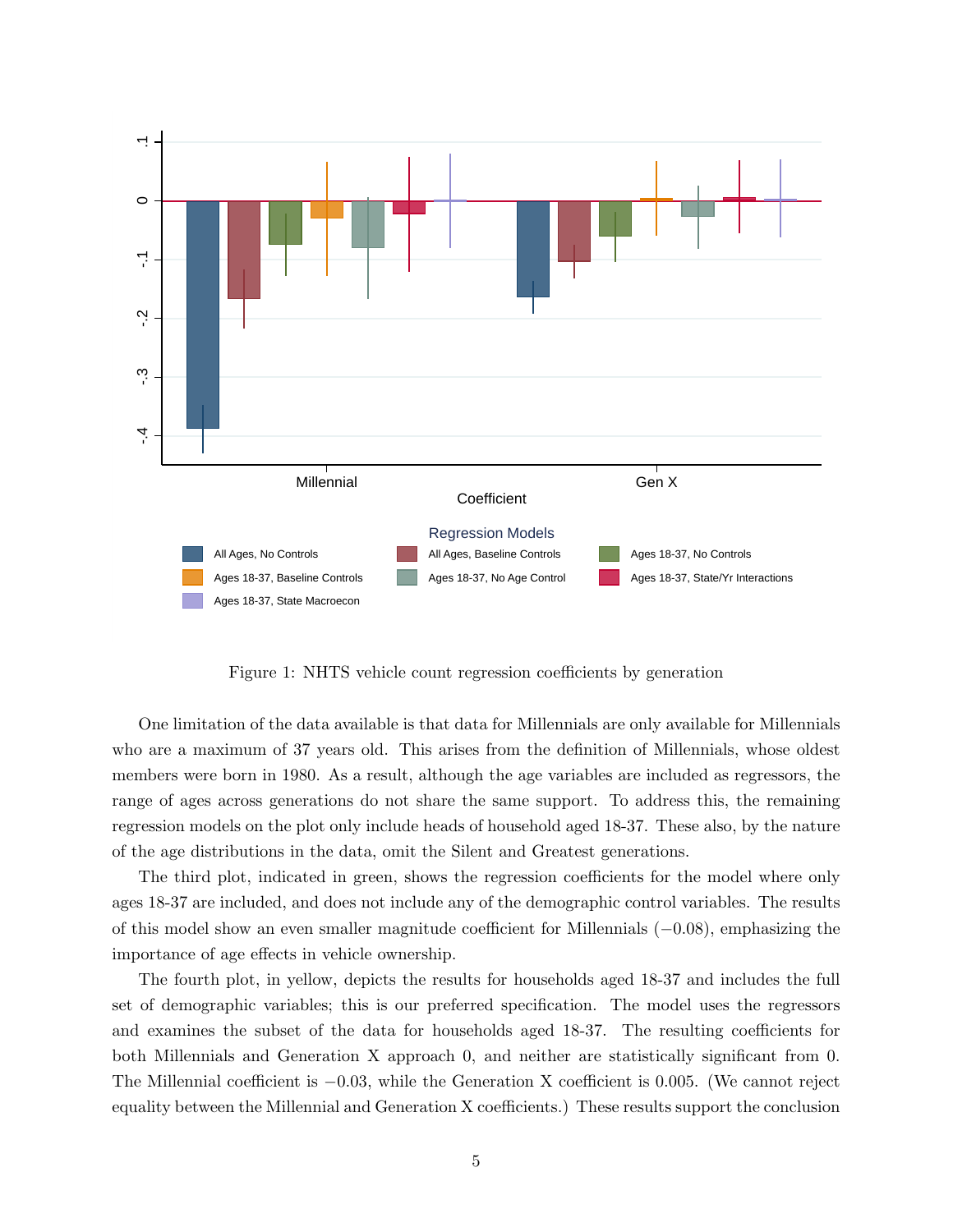that Millennials do not have different preferences from previous generations when both age effects and endowments are accounted for in vehicle ownership rates.

We also briefly discuss the other coefficients, reported Appendix Table [A.1](#page-16-0) for our preferred specification. Given the inclusion of the quadratic terms for the continuous variables, the impact of control on vehicle ownership is immediately obvious. Therefore, we discuss the distributions of the derivatives. Each are intuitive. The mean of the derivative with respect to income is 0.29, with a standard error of 0.023. The minimum value is 0.20, while the maximum value is 0.32. The mean for the age derivative is 0.18 with a standard error of 0.014. The minimum is 0.13 while the maximum is 0.20. While it would not be surprising if the derivative did turn negative at some age level, recall that we are restricting the sample to households where the head is below 38. The mean for the household derivative is 0.71 while the standard error is 0.49. Here, the derivative does turn negative for household size larger than 5. While our prior is that the derivative likely remains positive throughout the household size distribution, given that less than 2.9 percent of sample has a household size above 5, it is not too surprising that the model has a hard time fitting these observations.

The variables capturing urbanity also have intuitive signs. The omitted group is living in an urban area. Living in an urban cluster, thus less urban than the omitted group, is associated with a 0.11 increase in the number of vehicles per household. Living in the surrounding areas of an urban area is associated with a 0.12 increase, while living in a rural area is associated with a 0.3 increase in the number of vehicles. Finally, we find that higher education levels are associated with initial increases in the number of vehicles, but then this effect starts to wane at Bachelor's degrees and above, again noting that we are conditioning on other confounders such as income and household size.

To explore the robustness of the findings, we estimate three additional models specifications varying how we control for age and the survey year. The fifth plot in light blue shows the results from a model in which an additional age control variable is no longer included in the regression equation. The goal of this specification is to understand if a control variable for age is necessary in addition to sub-setting the data to include only ages 18-37. The results from this specification have a larger coefficient in magnitude, indicating a difference in preferences for vehicles by Millennials. This suggests that restricting the sample to only households aged 18-37 does not adequately control for age. This is not surprising, given that age is estimated to have an important effect on vehicle ownership the distribution of age differs across generations. For example, the range of ages for Baby Boomers, which have been defined as those born 1946-1965, does not range from 18-37, but rather only from ages 26-37 since the oldest data set used is 1990. Therefore, it is important to use the age control variable since the distribution of Baby Boomers will be different than for that from Generation X or Millennials.

The sixth plot, in red, increases the flexibility in the survey year fixed effects, meant to capture macroeconomic activity. Specifically, we include a set of state-by-survey year fixed effects. The coefficients do not differ considerably from the baseline results plotted in the fourth model. This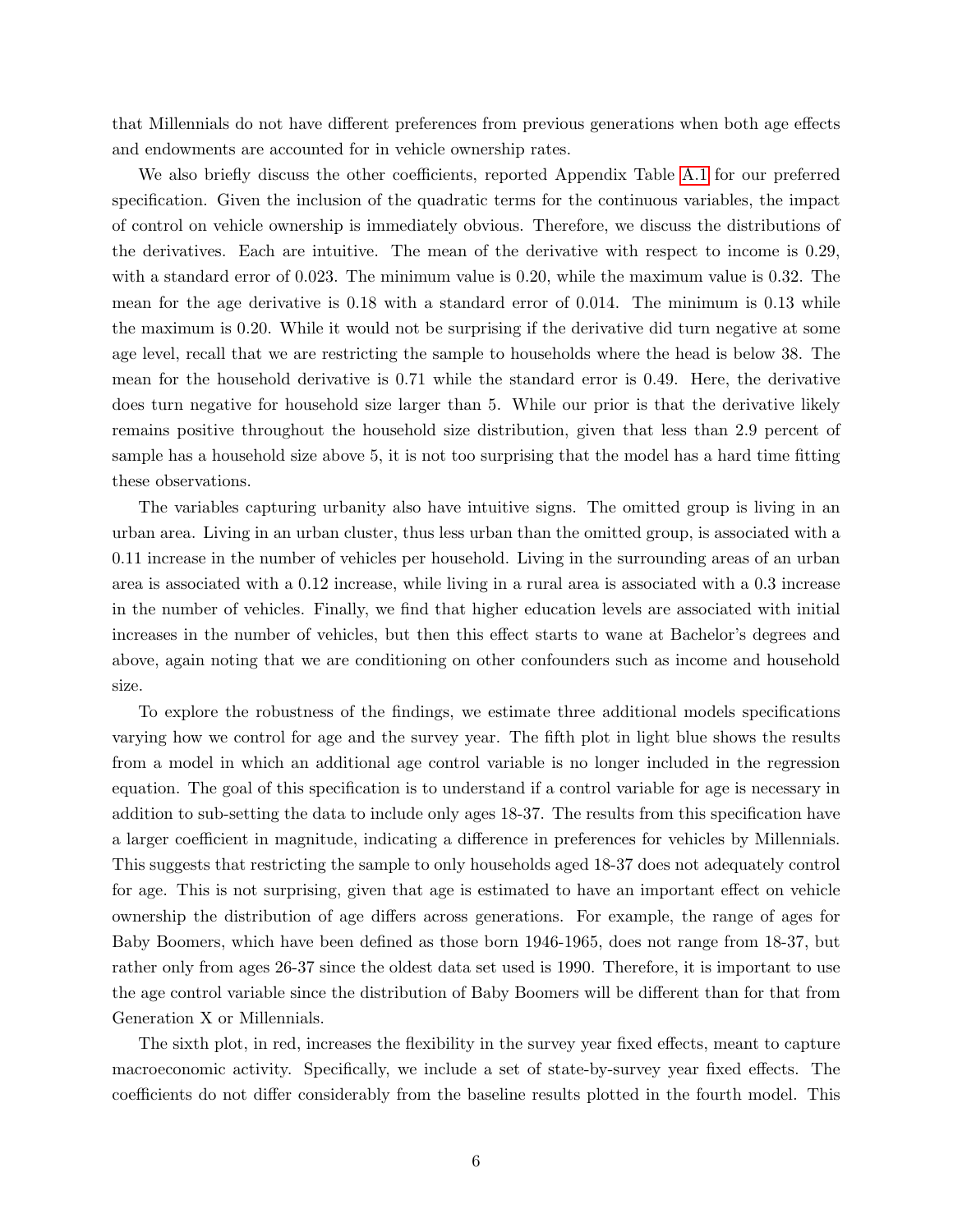supports the baseline model's more simple approach of using only the year variable rather than an additional interaction term.

The final specification, in purple, explores the macroeconomic effects more quantitatively by including state macroeconomic data on gross state product and state unemployment rates, rather than the survey fixed effects. This specification is also partly motivated by the fact that Age and the set of survey fixed effects are jointly estimated off of functional form assumptions: they cannot both be non-parametrically identified.<sup>[5](#page-8-0)</sup>

After including these variables to capture state-level macroeconomic conditions, the generation results from the model depicted in the final plot in black again show very little difference in the coefficients as compared to the baseline model in yellow. Therefore, the simpler use of the year variable is sufficient for capturing macroeconomic effects, as the coefficients hardly change when a more detailed model is constructed.

These six models together provide a clear picture of what is contributing to the difference in vehicle ownership rates between Millennials and other generations. There are both significant age effects and differences in underlying endowments. When these two factors are accounted for, nearly all the differences between Millennials' and Baby Boomers' vehicle ownership rates are eliminated. Therefore, these results suggest that Millennials' preferences for vehicle ownership are not so different from prior generations.

To provide a further check on this conclusion, we estimate similar specifications using the Census/ ACS data. The difference in study years alters the maximum age of Millennials, limiting it to 35 rather than 37 given that the most recent study year included in the analysis is 2015. The other difference is that the Census/ACS data set includes explicit variables on whether the respondent is married and has children. The results are plotted in Figure [2.](#page-9-0) The full coefficient estimates are in Appendix Table [A.2.](#page-17-0)

The models in Figure [2](#page-9-0) mirror those from the NHTS results and serve as an effective comparison to the NHTS results to provide a further check on the robustness of the results. Looking at these data, very similar results are shown in the trends as compared to the NHTS. The baseline model, the fourth plot indicated again in yellow, shows a similar result to the NHTS results with a small negative coefficient, approaching 0. However, unlike in the NHTS data set where the 95% confidence interval is fairly wide and includes 0, the results for Millennials in ACS is statistically significant from 0, though the magnitude in that confidence interval is very small. These results provide a confirmation on the conclusions from NHTS that the difference in preferences between Millennials and prior generations is not actually large, but rather plays a negligible part in the observed differences in vehicle ownership rates for Millennials compared to other generations. Both data sets support the conclusion that the observed differences in Millennials' ownership rates are primarily from their different endowments and age effects.

Next we turn to results with respect to vehicle usage. We estimate the same set of specifications for the NHTS data for vehicle miles traveled. The results from the regressions are depicted in

<span id="page-8-0"></span><sup>&</sup>lt;sup>5</sup>We include the log of state-level unemployment and the log of GSP, along with their respective squared terms.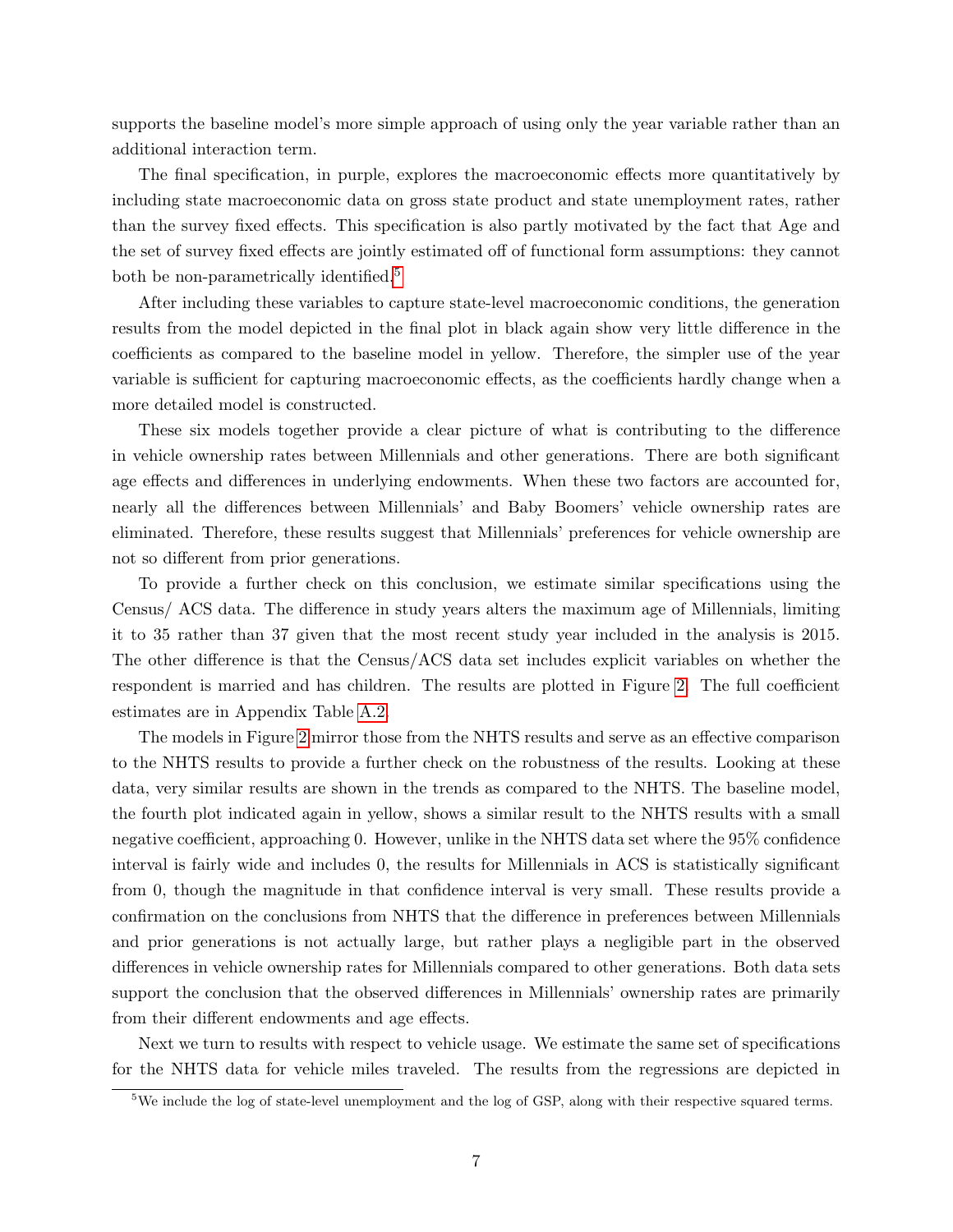

<span id="page-9-0"></span>Figure 2: Census/ACS vehicle count regression coefficients by generation

Figure [3;](#page-10-0) the full results are reported in Appendix Table [A.3.](#page-18-0) The same seven regression models as constructed for the vehicle ownership regressions were done, with the only difference being the dependent variable. Examining the results, Millennials again appear to be very different from Baby Boomers when neither age effects nor demographics are included, which corresponds to the model in blue labeled "All Ages, No Controls." These results show nearly 2000 fewer miles driven by Millennials as compared to Baby Boomers. When the control variables are included in the "All Ages, Baseline Controls" model, the negative coefficient between Millennials and prior generations disappears, and the result is no statistically significant difference between Millennials and Baby Boomers.

Interestingly, the model that subsets the data to only include households aged 18-37, without any variable controls, the difference between Millennials and Baby Boomers is actually more pronounced. This large difference dissipates again when the control variables are included. This result is interesting as it appears the age effects between Millennials and Baby Boomers are not a considerable contribution to observed differences between the two generations. Rather, the bulk of the difference arises from the differences in endowments. When these endowments are accounted for via the control variables, the coefficient flips to being positive, indicating that in reality Mil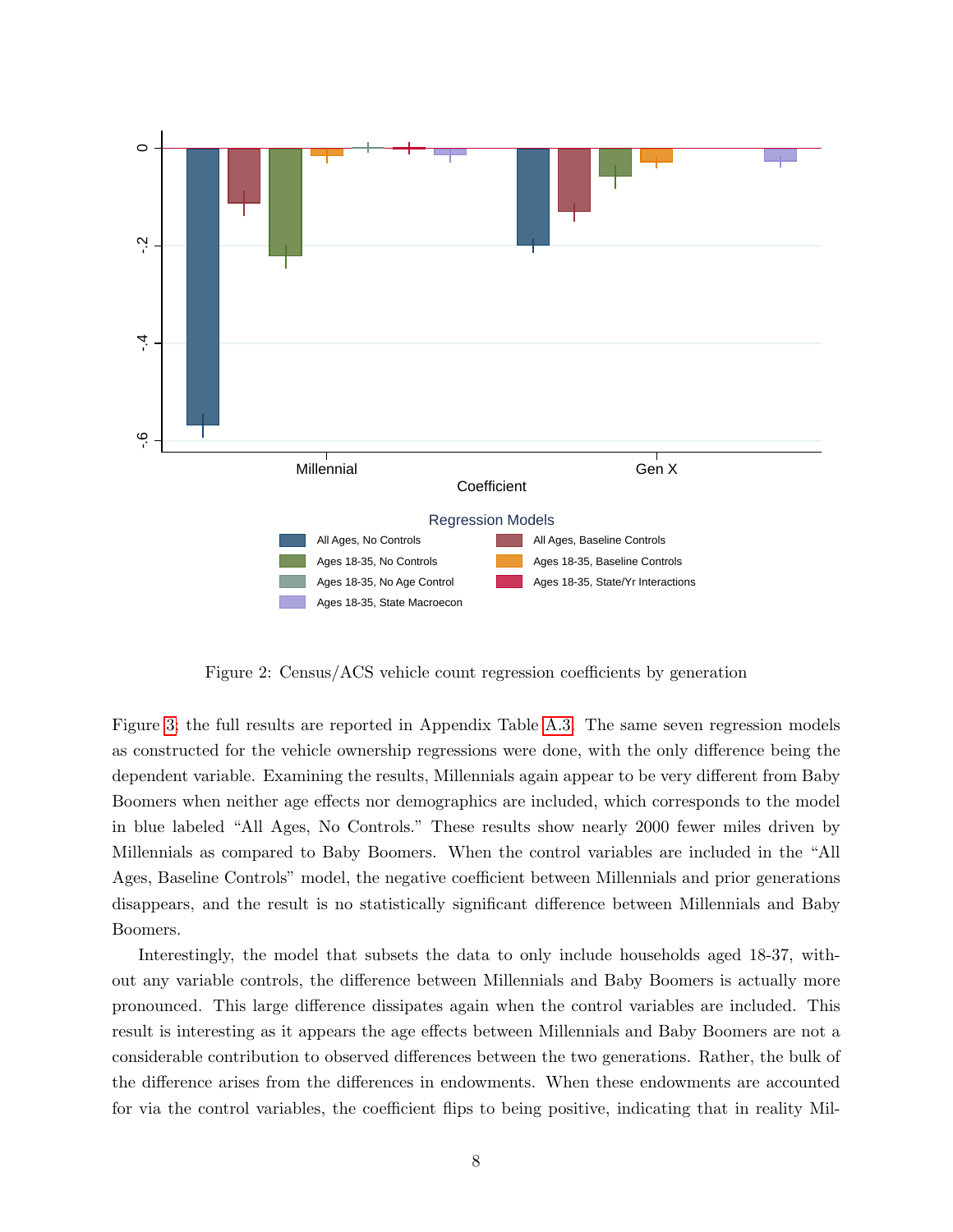lennials have a slight preference for VMT compared to Baby Boomers when both age effects and endowments are considered. The coefficient is statistically significantly different from 0.

The exclusion of the age variable shifts the coefficient to the left, while both the models which alter the methods for capturing macroeconomic variables do little to change the coefficient found in the baseline model (Ages 18-37, Baseline Controls). These results support the robustness of the findings from the baseline model. This work, in conjunction with the results from vehicle ownership rates, show Millennials' preferences for personal vehicles is no different from prior generations, and they have a slight preference for higher annual VMT.

#### 3.3 Matching Estimator

To gauge robustness of our regression results, we also estimate a nearest-neighbor matching model. Matching models have the benefit of comparing individuals in generations rather than the average of generations. The matching model here aims to compare the vehicle ownership and usage between individual Millennials and individuals belonging to other generations which have similar endowments. The model takes an individual in the group of interest, here Millennials, and



<span id="page-10-0"></span>Figure 3: NHTS VMT regression coefficients by generation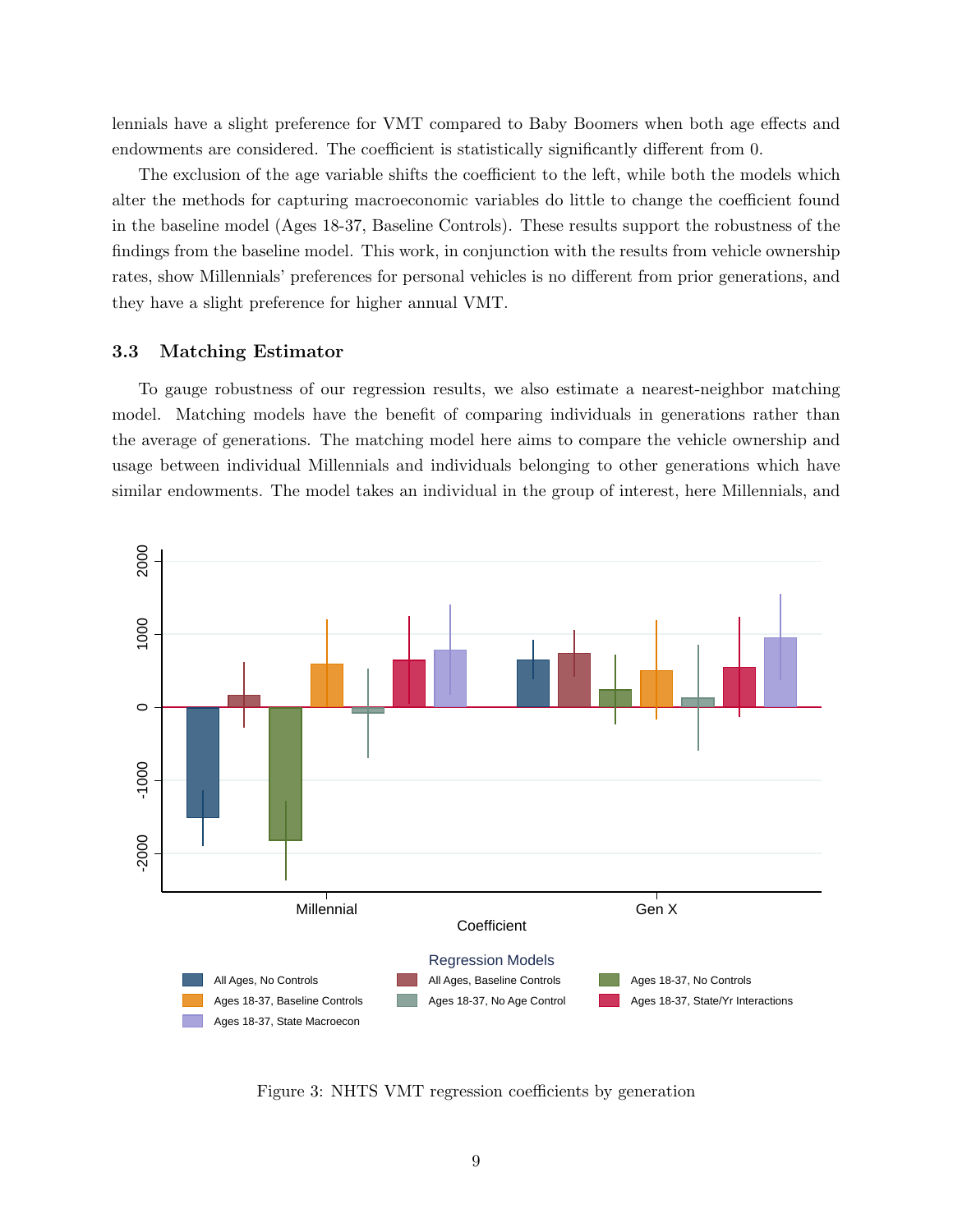attempts to find an individual in the comparison group, Generation X or Baby Boomers, who has very similar demographic endowments. This closest match is referred to as the nearest neighbor. The model then compares the pair's vehicle ownership and usage for each of the households in the data to get an average treatment effect of being a Millennial compared to being a member of a different generation.

Several key demographic variables are used to find matching households or individuals in the different generations. The selected variables are education, inflation-adjusted income, household size, urban status, age, and life cycle/marital status. A script searches for data that are similar based on those variables and compares the dependent variables of interest. One problem that can arise in nearest neighbor matching estimators is existing bias between groups, as there may be inherent differences that do not allow all the data to be matched. To address this to the best extent possible, bias adjustment terms are included in the script for income, household size, urban status, and age.<sup>[6](#page-11-0)</sup>

A major motivation for including the matching estimator is to address any concerns that the data available for Baby Boomers and Millennials do not provide the same range of ages of households for comparison. In both the NHTS and Census data sets, the youngest Baby Boomers are 26 while the oldest Millennials are 37. The matching estimator allows for a simple comparison of as like as possible members of each generation, removing this potential issue of different ages in the data.

The results of the matching models for both vehicle ownership and VMT support the conclusions from the linear regression results. When comparable Millennials and Baby Boomers are examined in the matching estimator, a Millennial family owns 0.0371 with an associated standard error of 0.0189 (p-value of 0.05). more vehicles than a Baby Boomer family, and drives 2,234 more miles per year. The associated standard error is 506.68, implying a p-value of less than 0.001.

These results find even larger coefficients for Millennials' preferences for vehicles and VMT than the regression models, as this approach compares pairs of Baby Boomers and Millennials with as many similarities as possible. Additionally, this estimator finds a larger coefficient than the linear regression results because the differences in age distributions between the two generations is not affecting the coefficient. The linear regression results capture a conservative estimate of differences between Millennials and Baby Boomers since young Baby Boomers are not included, but even those results find no significant difference between Millennials and Baby Boomers. The matching estimator further confirms the hypothesis that the linear regression results are a conservative estimate, and that the true differences in preferences are likely even larger than the linear regression results find. These results further confirm that Millennials' observed decrease in vehicle ownership and VMT arises from differences in demographics, and when Millennials and Baby Boomers with similar demographics are compared to each, Millennials have higher ownership rates and VMT.

<span id="page-11-0"></span> ${}^{6}$ We use the method from [Abadie and Imbens](#page-20-7) [\(2011\)](#page-20-7).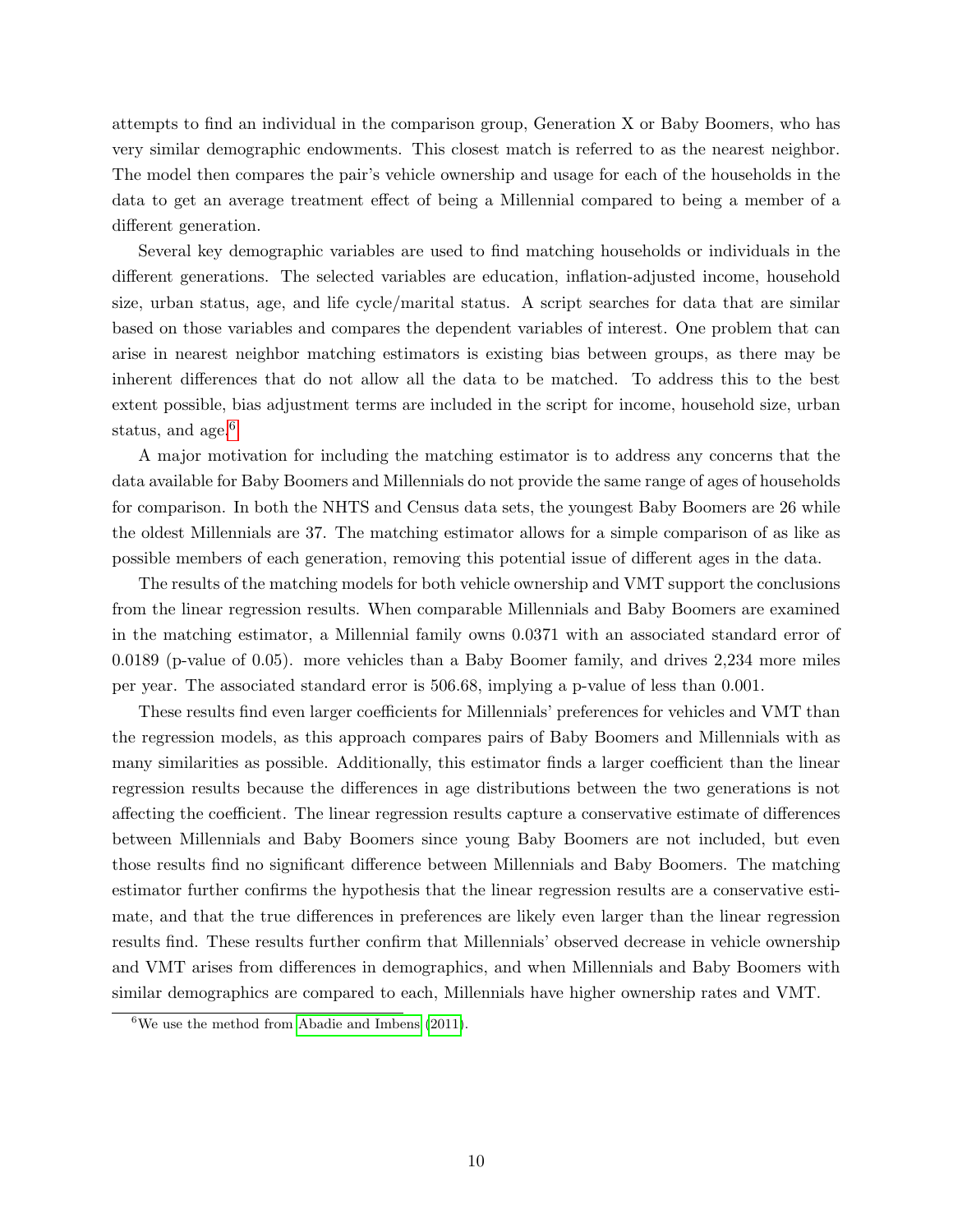## <span id="page-12-0"></span>4 Life Choices and Vehicle Ownership and Use

The regressions of vehicle ownership and use yield estimates of differences across generations conditional mean of these variables across generations, conditional on the confounding variables listed in Table [2.](#page-5-0) In this section we estimate how Millennials differ in life choices and by how much these differences can explain the observed vehicle ownership gap. For example, if marriage increases the probability of owning a vehicle and fewer Millennials are marrying, then even if Millennials own the same number of vehicles conditional on being married, on net, Millennials will own fewer vehicles.

Our approach estimates how Millennials differ in terms of demographics controlling for purely exogenous differences across the generations. In particular, we "endogenize" differences in: whether the household is in an urban or rural area, whether the head of household is or has been married, household size, and inflation-adjusted income. We admit that observed differences in family income may not be endogenous to the generation. We choose to include income so as to construct an upper bound on the impact of the endogenous life choices.

We make use of the Census and American Community Survey Data from 1990-2015, restricting the sample to only households aged 18-35, the ages corresponding to Millennial ages in the ACS/Census data set. First, we use the coefficient estimates from our baseline model (Model 4). Next, for each of the endogenous demographic variables, we estimate how Millennials differ from Baby Boomers conditioning on the survey year, education level, state of residence, race, gen-der, household age, and household age squared.<sup>[7](#page-12-1)</sup> Given an estimate of how Millennials vary in terms of these demographics and the impact these demographics have on vehicle ownership, it is straightforward to estimate the net effect.<sup>[8](#page-12-2)</sup> To estimate the statistical precision of the net effect, we bootstrap the sample 200 times and report the confidence interval accounting for the standard errors associated with both the baseline regression and estimate life-choice effects.<sup>[9](#page-12-3)</sup>

We are not the first to investigate how Millennials are altering major life choices, relative to previous generations. As with transportation choices, however, this is dominated by anecdotal evidence, or empirical comparisons that do not control for possible confounders. For example, [Martin et al.](#page-20-8) [\(2016\)](#page-20-8) finds that Millennials are marrying later. [Astone et al.](#page-20-9) [\(2016\)](#page-20-9) finds that they are having fewer children; [Nielsen](#page-20-10) [\(2014\)](#page-20-10) finds they are more likely to live in urban environments. While we treat income as endogenous, there is an argument to be made that differences between income levels across generations may be due to macroeconomic conditions. Many Millennials entered the workforce during or after the financial crisis. Our results with respect to income also contrast with conventional wisdom. We find that there is no statistically significantly different levels of income among Millennials compared to Baby Boomers.

<span id="page-12-2"></span><span id="page-12-1"></span><sup>7</sup>We have also included education, but this does not have a substantive effect on our results.

<sup>&</sup>lt;sup>8</sup>Because squared terms of both family size and income are included in the vehicle ownership regression, we require an assumption on the mean income level. We use the mean income level in the sample.

<span id="page-12-3"></span><sup>9</sup>The bootstrap draws a new sample with replacement in each iteration and uses this sample to estimate the household vehicle regression and life-choice effects. Therefore, it accounts for the correlation across the different regressions.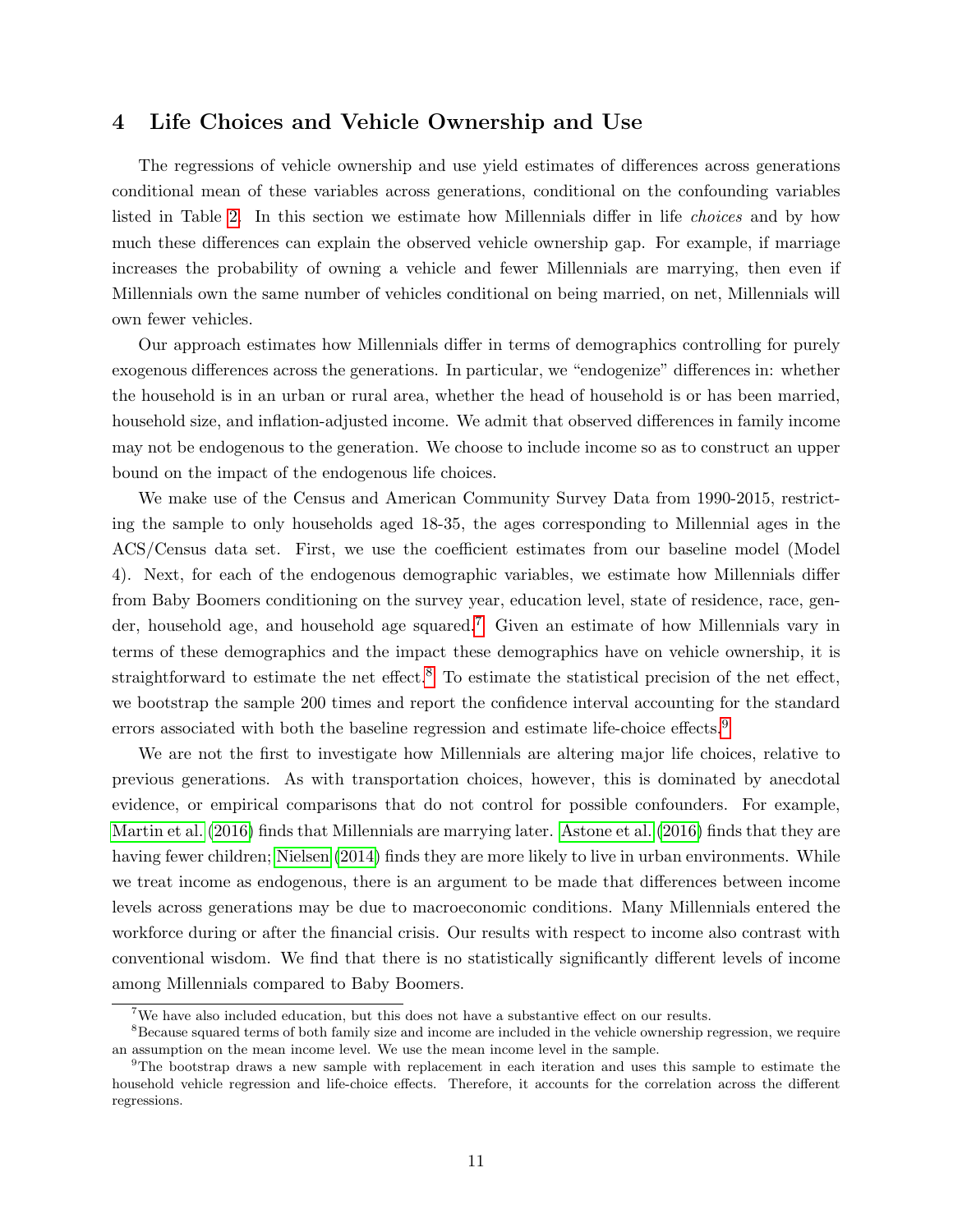The first stage estimates, in terms of how Millennials compare to Baby Boomers with respect to these life choices, foreshadows the net effect. Figure [4](#page-14-0) shows the coefficient and confidence interval associated with the Millennial and Generation X indicators, while Table [A.4](#page-19-0) in the Appendix reports the results in their entirety. A number of the results are counter to conventional wisdom with respect to Millennials. Relative to baby boomers, Millennial households are roughly 2 percent larger and more likely to have children once conditioning on the age of the head of household, education, state of residence, and race.[10](#page-13-1) Millennials are more likely to have children compared to Baby Boomers; however, the size of this effect is small (less than 1 percent). Consistent with conventional wisdom, Millennials are less likely to be married (by roughly 2 percentage points) and more likely to live in an urban environment (by roughly 4 percentage points).<sup>[11](#page-13-2)</sup> Millennials also have roughly 2 percent more real family income than Baby Boomers. We note, however, that when we define the dependent variable in levels, rather than logs, the point estimate is −699, suggesting that the skewness of the income distribution among Millennials has changed. The direction of Generation X effects are the same as with Millennials. For all but the marriage effect, the size of the coefficients are larger.

The net effect of these life-choice differences is to reduce the number of vehicles per household by 0.0116. This effect is not statistically significance (p-value of 0.17) and the 95 percent confidence interval is between −0.028 to 0.005. Given the mean of vehicles per household is 1.39, even at the low end of the confidence interval (−0.028), Millennials are expected to reduce their vehicle ownership by less than two percent, relative to Baby Boomers. At the point estimate the effect is less than one percent. These results suggest that the changes in life choices among Millennials, relative to previous generations, is likely to have a trivial effect on vehicle ownership.

## <span id="page-13-0"></span>5 Conclusion

We test whether Millennial's preferences for personal vehicles and vehicle use differ from previous generations. We find that although a simple comparison of average ownership and use would suggest a difference, once one controls for confounding variables there is no evidence of a difference. While we find that Millennials are altering life-choices that affect vehicle ownership, the net effect of these endogenous choices is to reduce vehicle ownership by less than one percent. We can statistically rule out effects larger than two percent.

Many Millennials report they prioritize environmentally friendly products, but the so-called "Green Generation" [Nielsen](#page-20-11) [\(2015\)](#page-20-11) does not exhibit significantly different preferences when it comes to transport. This does not inherently mean Millennials do not consider the environment in their

<span id="page-13-1"></span> $10$ The unconditional mean of family size for Millennials is 24 percent smaller than Baby Boomers. Controlling for everything, but age, leads to an estimated difference of 22 percent lower for Millennials, underscoring the importance of controlling for the head of household's age.

<span id="page-13-2"></span><sup>&</sup>lt;sup>11</sup>This finding comes with a caveat, though, as the ACS/Census data only differentiates between "urban" and "not urban." There is no distinction in the variable between true urban settings with high population density and potential public transport networks, and lower density suburban areas. Therefore, while it is interesting to look at this variable, outside analyses that investigate urbanity at a more granular level may be able to provide greater insight on how geographic concentrations differ between generations.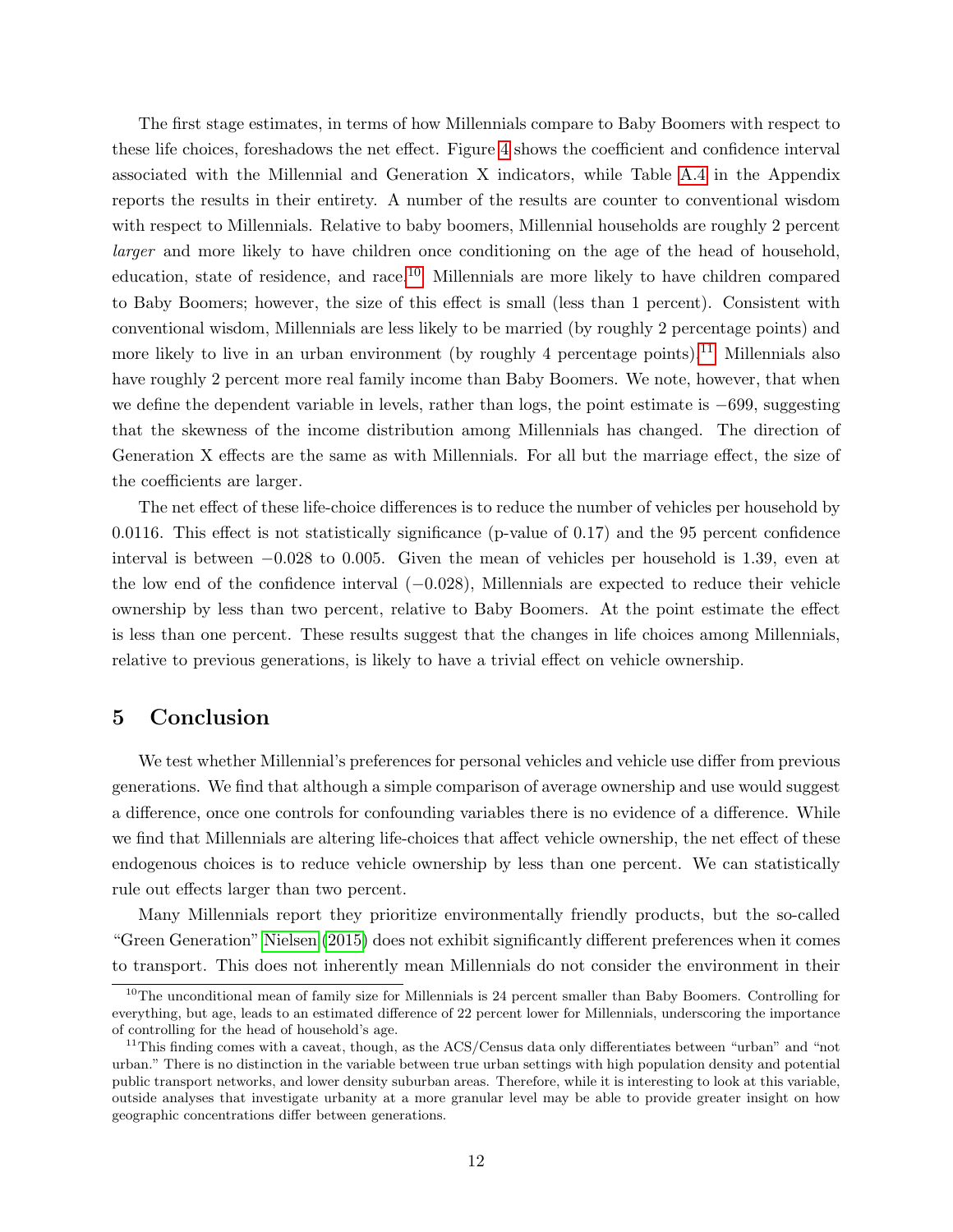transport decisions, but for many Millennials having a vehicle may not be a choice. The US can not rely on Millennials' preferences alone to reduce carbon emissions. They operate under many of the same constraints as prior generations, and they still have strong preferences for personal vehicles.

These findings are not meant to be seen as hopeless for the future of GHG reductions in the US. Rather, the work shows that environmental improvements are not inevitable based on Millennials' preferences alone. Millennials' demographics are influencing vehicle ownership and VMT, but the decreased environmental impact is more of an inadvertent result of their life choices rather than a purposeful effort to reduce their environmental footprints. Furthermore, the net effect of these life choices is to reduce vehicle ownership by less than one percent.

One caveat of this analysis is that it is US focused. One could argue that emissions from developing countries, in particular China and India, will be more important. We are unaware of similar data for China and India and would argue that changes in generation preferences are much less important than changes in the countries' income levels so similar data would not be as instructive. Furthermore, while the developed world (and the US individually) is still an important driver of global emissions. This is especially true if the developed world will be expected to lead by example. This work suggests that this leadership may be more difficult than often thought.



<span id="page-14-0"></span>Figure 4: Life choice differences across generations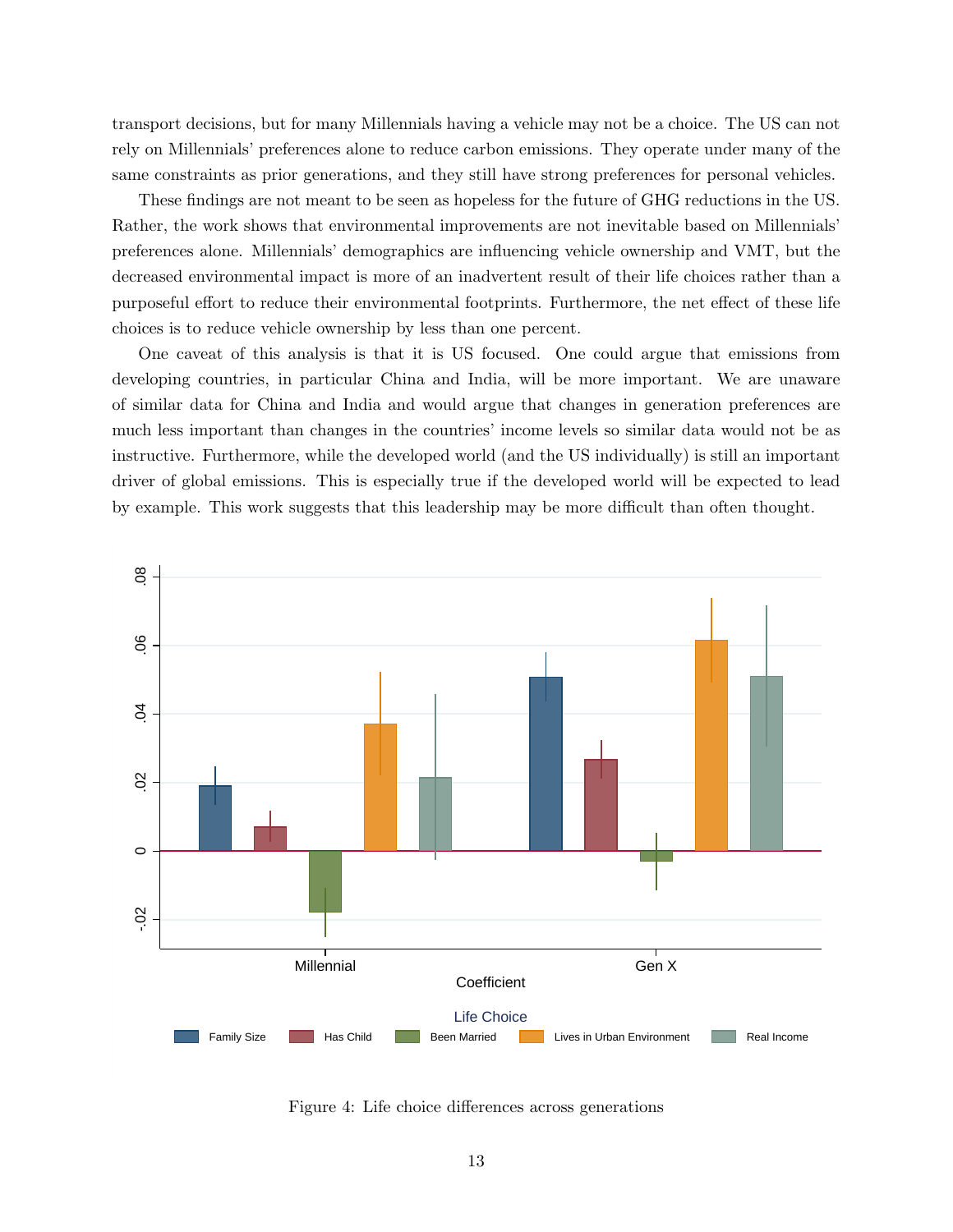A second caveat is the impact of personal transportation on climate change obviously depends on the emissions factors of vehicles. Therefore, while the preferences for Millennials are such that they will still demand personal transportation options, as long as those are carbon free, emission reductions will still occur. While, clearly this is true from a simple carbon-accounting standpoint, in practice emission reductions are likely to come from both reducing the carbon intensity of personal transportation and reducing transportation intensity. This work suggests that this latter lever will not be as easy as some market analysts and policy makers believe.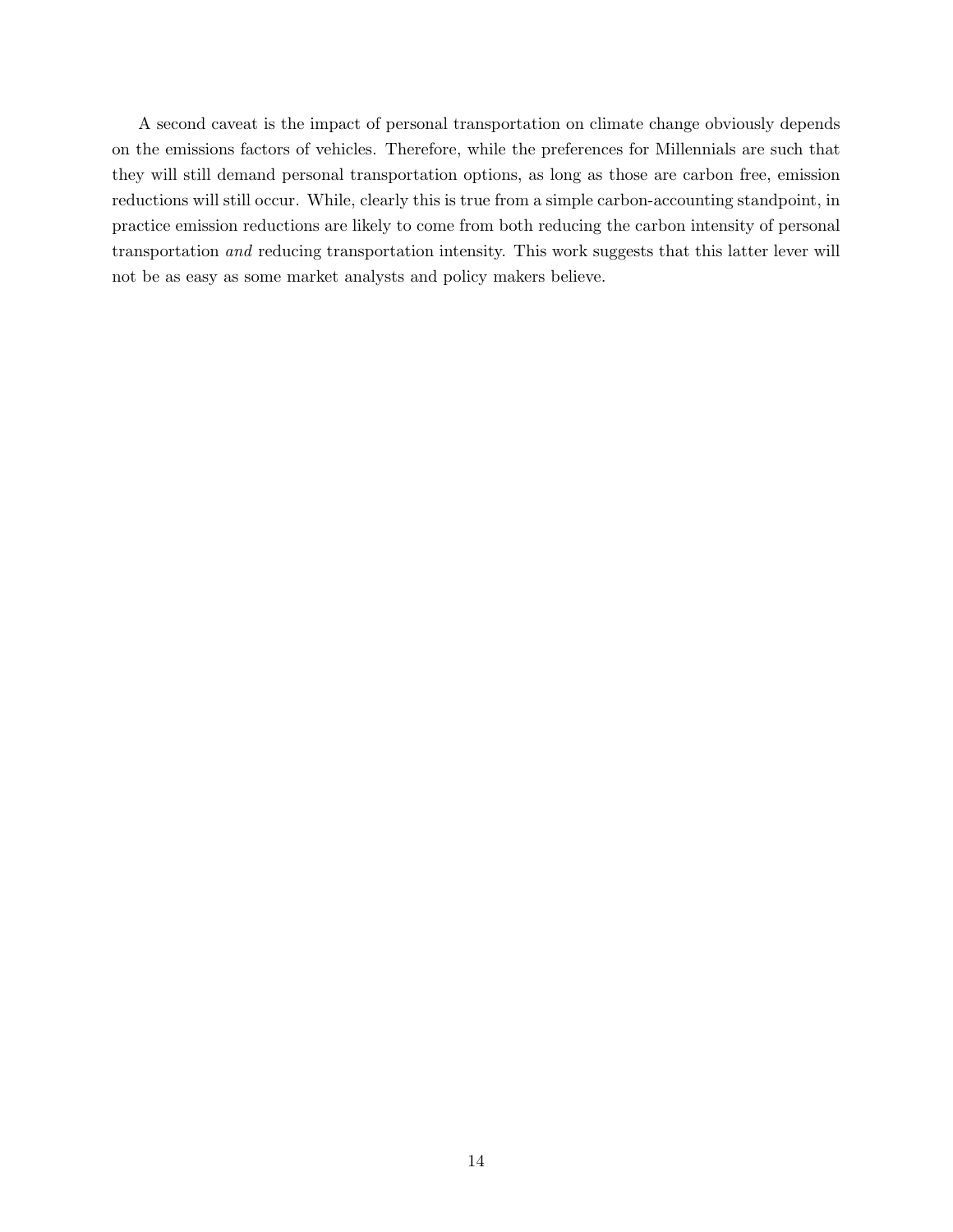# A Appendix

|                           | All Ages    | All Ages    | All Ages    | Age $\leq 37$         | Age $\leq$ 37         | Age $\leq 37$         | Age $\leq$ 37         |
|---------------------------|-------------|-------------|-------------|-----------------------|-----------------------|-----------------------|-----------------------|
|                           | No Controls | Controls    | No Controls | No Controls           | Controls              | Excl. Age Vars.       | $St//Yr/$ Inter.      |
| Millennial                | $-0.388***$ | $-0.167***$ | $-0.0745**$ | $-0.0300$             | $-0.0799$             | $-0.0224$             | 0.000268              |
|                           | (0.021)     | (0.025)     | (0.026)     | (0.048)               | (0.043)               | (0.049)               | (0.040)               |
| Gen X                     | $-0.165***$ | $-0.103***$ | $-0.0611**$ | 0.00464               | $-0.0276$             | 0.00692               | 0.00415               |
|                           | (0.014)     | (0.014)     | (0.021)     | (0.031)               | (0.027)               | (0.031)               | (0.033)               |
| Silent Gen                | $-0.196***$ | $-0.0191$   |             |                       |                       |                       |                       |
|                           | (0.016)     | (0.012)     |             |                       |                       |                       |                       |
| Greatest Gen              | $-0.695***$ | $-0.156***$ |             |                       |                       |                       |                       |
|                           | (0.027)     | (0.020)     |             |                       |                       |                       |                       |
| ln(Income)                |             | $-0.438***$ |             | $-0.0157$             | $-0.0432$             | $-0.0352$             | $-0.0220$             |
|                           |             | (0.069)     |             | (0.174)               | (0.175)               | (0.170)               | (0.176)               |
| $ln(Income)^2$            |             | $0.0385***$ |             | 0.0139                | 0.0157                | 0.0149                | 0.0142                |
|                           |             | (0.003)     |             | (0.009)               | (0.008)               | (0.008)               | (0.009)               |
| High Income               |             | 0.0238      |             | $-0.00499$            | $-0.00684$            | $-0.00923$            | 0.00214               |
|                           |             | (0.014)     |             | (0.042)               | (0.042)               | (0.043)               | (0.043)               |
| ln(HHSize)                |             | 1.777***    |             | $1.468***$            | $1.452***$            | $1.465***$            | $1.463***$            |
|                           |             | (0.115)     |             | (0.295)               | (0.299)               | (0.292)               | (0.292)               |
| $ln(HHSize)^2$            |             | $-0.303***$ |             | $-0.442***$           | $-0.431***$           | $-0.442***$           | $-0.440***$           |
|                           |             | (0.053)     |             | (0.108)               | (0.109)               | (0.107)               | (0.107)               |
| Urban Cluster             |             | $0.114***$  |             | $0.105**$             | $0.104**$             | $0.110**$             | $0.0841*$             |
|                           |             | (0.020)     |             | (0.037)               | (0.037)               | (0.039)               | (0.034)               |
| Surrounded by Urban Areas |             | $0.143*$    |             | 0.124                 | 0.126                 | 0.129                 | 0.110                 |
|                           |             | (0.064)     |             | (0.170)               | (0.169)               | (0.126)               | (0.169)               |
| Not in Urban Area         |             | $0.414***$  |             | $0.294***$            | $0.294***$            | $0.302***$            | $0.281***$            |
|                           |             | (0.028)     |             |                       |                       |                       |                       |
| High School               |             | $0.154***$  |             | (0.033)<br>$0.207***$ | (0.034)<br>$0.206***$ | (0.036)<br>$0.201***$ | (0.032)<br>$0.205***$ |
|                           |             |             |             |                       |                       |                       |                       |
|                           |             | (0.017)     |             | (0.047)               | (0.047)               | (0.048)               | (0.046)               |
| Some College              |             | $0.152***$  |             | $0.272***$            | $0.270***$            | $0.269***$            | $0.271***$            |
|                           |             | (0.021)     |             | (0.049)               | (0.049)               | (0.050)               | (0.048)               |
| Bachelor's                |             | $0.0459*$   |             | $0.136*$              | $0.134*$              | $0.133*$              | $0.134*$              |
|                           |             | (0.019)     |             | (0.051)               | (0.051)               | (0.052)               | (0.050)               |
| Graduate Degree           |             | $-0.0505*$  |             | 0.0350                | 0.0384                | 0.0298                | 0.0344                |
|                           |             | (0.022)     |             | (0.054)               | (0.054)               | (0.055)               | (0.054)               |
| Female                    |             | $-0.120***$ |             | $-0.0465***$          | $-0.0485***$          | $-0.0497***$          | $-0.0449**$           |
|                           |             | (0.007)     |             | (0.013)               | (0.013)               | (0.013)               | (0.014)               |
| ln(HHMaxAge)              |             | $1.731***$  |             | $-0.126$              |                       | $-0.0689$             | $-0.269$              |
|                           |             | (0.266)     |             | (2.672)               |                       | (2.654)               | (2.696)               |
| $ln(HHMaxAge)^2$          |             | $-0.220***$ |             | 0.0453                |                       | 0.0388                | 0.0665                |
|                           |             | (0.037)     |             | (0.395)               |                       | (0.393)               | (0.398)               |
| ln(GSP)                   |             |             |             |                       |                       |                       | $0.845*$              |
|                           |             |             |             |                       |                       |                       | (0.323)               |
| $ln(GSP)^2$               |             |             |             |                       |                       |                       | $-0.0300*$            |
|                           |             |             |             |                       |                       |                       | (0.012)               |
| ln(Unemboyment)           |             |             |             |                       |                       |                       | 0.485                 |
|                           |             |             |             |                       |                       |                       | (0.333)               |
| $ln(Unemboyment)^2$       |             |             |             |                       |                       |                       | $-0.130$              |
|                           |             |             |             |                       |                       |                       | (0.085)               |
| Constant                  | 1.984***    | $-2.156**$  | $1.671***$  | $-0.592$              | $-0.405$              | $-0.641$              | $-6.359$              |
|                           | (0.041)     | (0.670)     | (0.037)     | (4.622)               | (0.898)               | (4.592)               | (5.573)               |
| Observations              | 365803      | 334292      | 48912       | 46121                 | 46121                 | 46121                 | 46121                 |

Standard errors in parentheses

<sup>∗</sup> p < 0.05, ∗∗ p < 0.01, ∗∗∗ p < 0.001

### <span id="page-16-0"></span>Table A.1: NHTS vehicle ownership regression results, select variables

Notes. Dependent variable is the number of vehicles in the household. The omitted generation is Baby Boomers. Standard errors are clustered at the state level.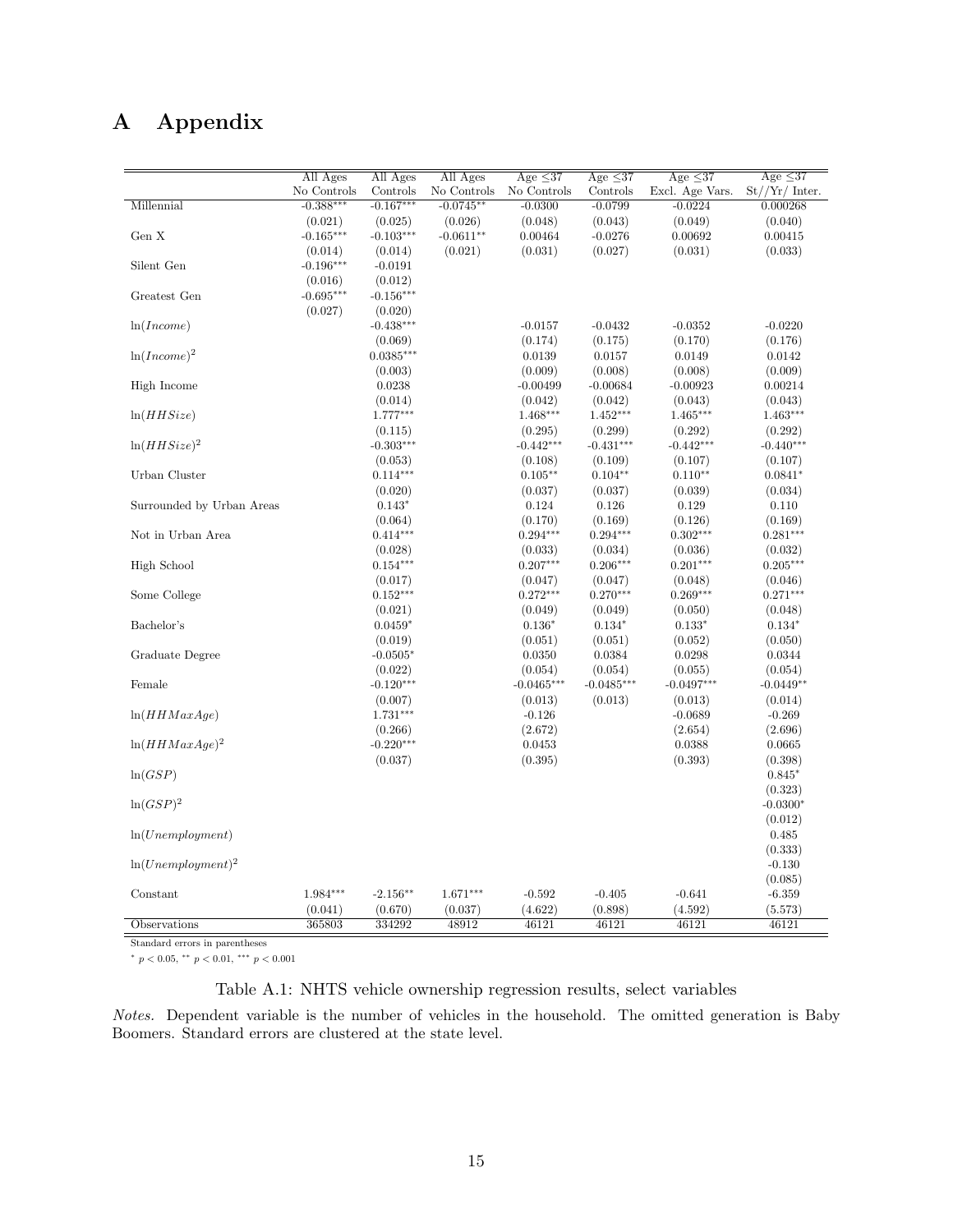|                      | All Ages    | All Ages     | All Ages     | Age $\leq 37$ | Age $\leq 37$ | Age $\leq 37$   | Age $\leq 37$                      |
|----------------------|-------------|--------------|--------------|---------------|---------------|-----------------|------------------------------------|
|                      | No Controls | Controls     | No Controls  | No Controls   | Controls      | Excl. Age Vars. | $\mathrm{St}//\mathrm{Yr}/$ Inter. |
| Millennial           | $-0.568***$ | $-0.113***$  | $-0.222***$  | $-0.0163*$    | 0.0149        | $-0.0133$       | $-0.0148*$                         |
|                      | (0.013)     | (0.013)      | (0.012)      | (0.007)       | (0.008)       | (0.007)         | (0.007)                            |
| Gen X                | $-0.200***$ | $-0.131***$  | $-0.0585***$ | $-0.0291***$  | $-0.00126$    | $-0.0255***$    | $-0.0273***$                       |
|                      | (0.007)     | (0.009)      | (0.012)      | (0.006)       | (0.006)       | (0.006)         | (0.006)                            |
| Silent Gen           | $-0.115***$ | $0.0854***$  |              |               |               |                 |                                    |
|                      | (0.008)     | (0.005)      |              |               |               |                 |                                    |
| Greatest Gen         | $-0.641***$ | $-0.0815***$ |              |               |               |                 |                                    |
|                      | (0.017)     | (0.007)      |              |               |               |                 |                                    |
| ln(Income)           |             | $-0.482***$  |              | $-0.310***$   | $-0.320***$   | $-0.311***$     | $-0.309***$                        |
|                      |             | (0.026)      |              | (0.056)       | (0.055)       | (0.056)         | (0.056)                            |
| $ln(Income)^2$       |             | $0.0370***$  |              | $0.0251***$   | $0.0255***$   | $0.0252***$     | $0.0251***$                        |
|                      |             | (0.002)      |              | (0.003)       | (0.003)       | (0.003)         | (0.003)                            |
| ln(HHSize)           |             | $0.786***$   |              | $0.708***$    | $0.706***$    | $0.707***$      | $0.708***$                         |
|                      |             | (0.026)      |              | (0.026)       | (0.027)       | (0.026)         | (0.026)                            |
| $ln(HHSize)^2$       |             | $-0.109***$  |              | $-0.137***$   | $-0.137***$   | $-0.137***$     | $-0.137***$                        |
|                      |             | (0.018)      |              | (0.015)       | (0.015)       | (0.015)         | (0.015)                            |
| Urban                |             | $-0.207***$  |              | $-0.172***$   | $-0.173***$   | $-0.172***$     | $-0.168***$                        |
|                      |             | (0.016)      |              | (0.018)       | (0.018)       | (0.017)         | (0.016)                            |
| Female               |             | $-0.203***$  |              | $-0.194***$   | $-0.194***$   | $-0.194***$     | $-0.194***$                        |
|                      |             | (0.006)      |              | (0.005)       | (0.005)       | (0.005)         | (0.005)                            |
| ln(Age)              |             | 2.363***     |              | $-5.021***$   |               | $-4.956***$     | $-4.996***$                        |
|                      |             | (0.227)      |              | (0.562)       |               | (0.552)         | (0.557)                            |
| $\ln(Age)^2$         |             | $-0.308***$  |              | $0.745***$    |               | $0.736***$      | $0.742***$                         |
|                      |             | (0.031)      |              | (0.085)       |               | (0.083)         | (0.084)                            |
| beenmarried          |             | 0.00892      |              | $0.0580***$   | $0.0556***$   | $0.0582***$     | $0.0581***$                        |
|                      |             | (0.020)      |              | (0.015)       | (0.015)       | (0.015)         | (0.015)                            |
| haschild             |             | $-0.0829***$ |              | $-0.337***$   | $-0.337***$   | $-0.337***$     | $-0.337***$                        |
|                      |             | (0.013)      |              | (0.019)       | (0.019)       | (0.019)         | (0.019)                            |
| ln(Unemplogment)     |             |              |              |               |               |                 | $-0.0484$                          |
|                      |             |              |              |               |               |                 | (0.068)                            |
| $ln(Unemployment)^2$ |             |              |              |               |               |                 | 0.0161                             |
|                      |             |              |              |               |               |                 | (0.024)                            |
| ln(GSP)              |             |              |              |               |               |                 | 0.437                              |
|                      |             |              |              |               |               |                 | (0.231)                            |
| $\ln(GSP)^2$         |             |              |              |               |               |                 | $-0.0140$                          |
|                      |             |              |              |               |               |                 | (0.008)                            |
| Constant             | 1.837***    | $-2.353***$  | 1.491***     | $10.13***$    | $1.752***$    | $10.04***$      | 6.936***                           |
|                      | (0.036)     | (0.373)      | (0.033)      | (0.832)       | (0.199)       | (0.819)         | (1.528)                            |
| Observations         | 12805865    | 9106362      | 2818509      | 1961523       | 1961523       | 1961523         | 1961523                            |

Standard errors in parentheses

<sup>∗</sup> p < 0.05, ∗∗ p < 0.01, ∗∗∗ p < 0.001

<span id="page-17-0"></span>Table A.2: ACS vehicle ownership regression results, select variables

Notes. Dependent variable is the number of vehicles in the household. The omitted generation is Baby Boomers. Standard errors are clustered at the state level.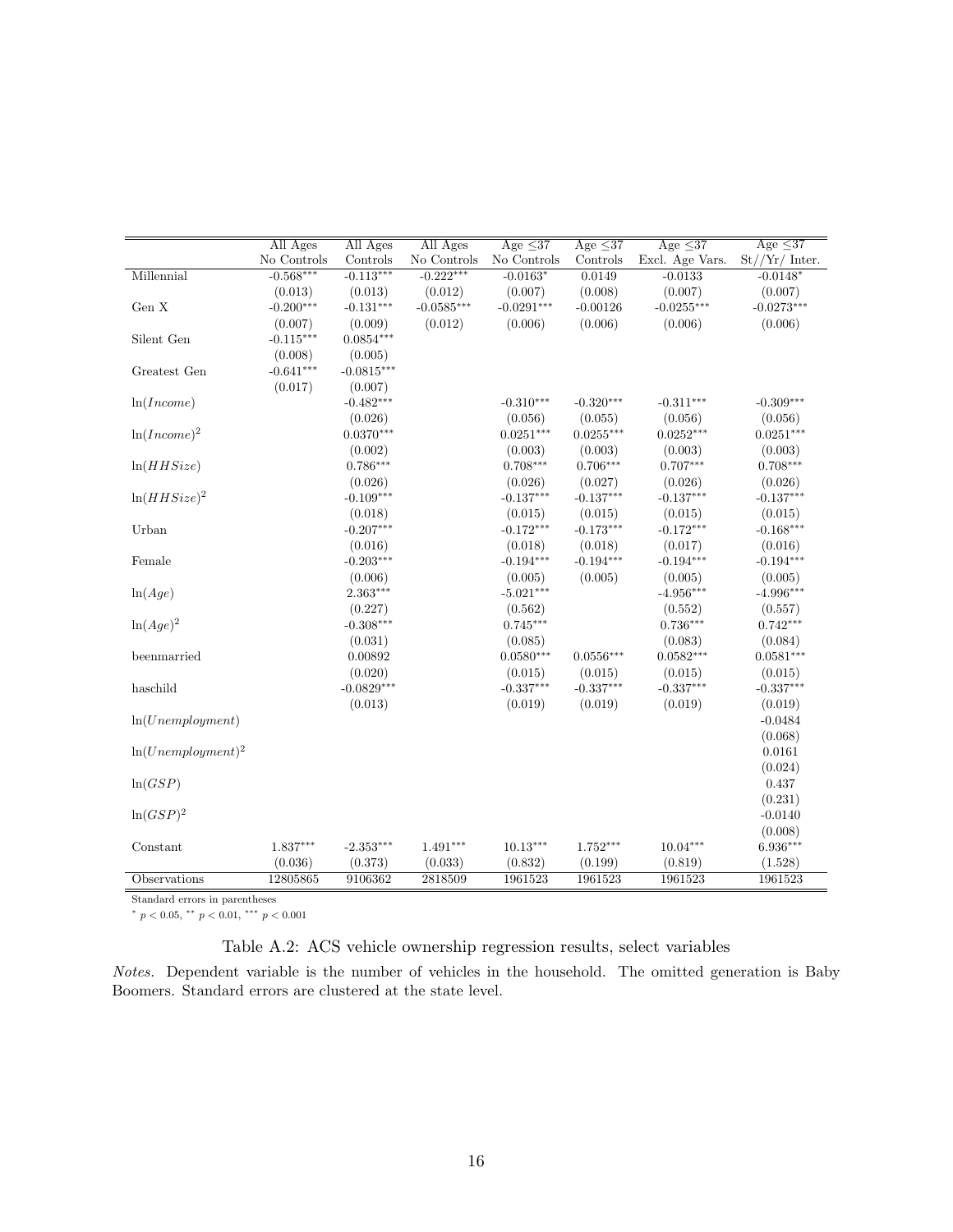|                           | All Ages     | All Ages       | All Ages     | Age $\leq$ 37  | Age $\leq$ 37 | Age $\leq$ 37   | Age $\leq$ 37    |
|---------------------------|--------------|----------------|--------------|----------------|---------------|-----------------|------------------|
|                           | No Controls  | Controls       | No Controls  | No Controls    | Controls      | Excl. Age Vars. | $St//Yr/$ Inter. |
| Millennial                | $-1517.2***$ | 172.1          | $-1824.0***$ | $601.4*$       | $-83.08$      | $650.4*$        | 793.9*           |
|                           | (190.963)    | (223.861)      | (270.837)    | (298.763)      | (305.312)     | (299.306)       | (307.445)        |
| Gen $X$                   | $655.1***$   | $743.5***$     | 248.2        | 512.3          | 135.5         | 556.7           | $964.3***$       |
|                           | (133.272)    | (160.034)      | (237.919)    | (338.644)      | (361.403)     | (341.150)       | (294.411)        |
| Silent Gen                | $-2997.3***$ | $-751.3***$    |              |                |               |                 |                  |
|                           | (151.957)    | (100.143)      |              |                |               |                 |                  |
| Greatest Gen              | $-7178.6***$ | $-1775.4***$   |              |                |               |                 |                  |
|                           | (231.581)    | (228.072)      |              |                |               |                 |                  |
| ln(Income)                |              | 6291.8***      |              | 5574.9**       | 8118.6***     | 4991.0**        | 6030.3**         |
|                           |              | (1126.146)     |              | (1808.421)     | (1889.778)    | (1750.194)      | (1856.303)       |
| $ln(Income)^2$            |              | $-187.7**$     |              | $-171.4$       | $-287.0**$    | $-143.7$        | $-193.6*$        |
|                           |              | (53.691)       |              | (86.608)       | (90.609)      | (83.575)        | (88.980)         |
| High Income               |              | $-118.2$       |              | $-476.6$       | $-650.7*$     | $-503.8$        | $-199.9$         |
|                           |              | (177.258)      |              | (285.305)      | (276.384)     | (309.264)       | (276.730)        |
| ln(HHSize)                |              | $-521.1$       |              | $-3934.4$      | $-4842.1$     | $-3986.7$       | $-4348.2$        |
|                           |              | (1185.778)     |              | (2435.818)     | (2451.835)    | (2396.301)      | (2427.920)       |
| $ln(HHSize)^2$            |              | $-2.436$       |              | 846.1          | 907.1         | 830.6           | 999.0            |
|                           |              | (422.347)      |              | (869.768)      | (857.368)     | (855.690)       | (866.515)        |
| Urban Cluster             |              | 833.5***       |              | 852.5**        | 837.5**       | 897.2**         | $1073.5***$      |
|                           |              | (131.378)      |              | (274.191)      | (280.870)     | (284.176)       | (255.854)        |
| Surrounded by Urban Areas |              | 1352.7***      |              | 2196.8***      | $2107.6***$   | $1210.2**$      | 2712.1***        |
|                           |              | (300.366)      |              | (417.615)      | (555.923)     | (426.546)       | (405.241)        |
| Not in Urban Area         |              | $3517.0***$    |              | $4045.7***$    | $4086.0***$   | $4166.8***$     | $4084.0***$      |
|                           |              | (167.556)      |              | (300.950)      | (303.264)     | (310.074)       | (287.342)        |
| High School               |              | 1288.9***      |              | 2059.2***      | 2757.7***     | 2002.2***       | $2018.6***$      |
|                           |              | (253.396)      |              | (515.557)      | (494.929)     | (530.311)       | (521.650)        |
| Some College              |              | 2020.6***      |              | 2722.5***      | $3615.9***$   | 2634.7***       | $2670.1***$      |
|                           |              | (254.409)      |              | (459.610)      | (429.200)     | (478.839)       | (466.296)        |
| Bachelor's                |              | $1098.1***$    |              | 1174.6*        | 2562.1***     | 1067.3          | 1095.7           |
|                           |              | (252.909)      |              | (550.990)      | (494.120)     | (573.280)       | (563.063)        |
| Graduate Degree           |              | 215.2          |              | 163.7          | 1749.1***     | 71.39           | 52.69            |
|                           |              | (275.547)      |              | (511.826)      | (433.579)     | (522.669)       | (523.584)        |
| Female                    |              | $-5607.6***$   |              | $-4977.9***$   | $-5060.9***$  | $-4980.6***$    | $-4982.9***$     |
|                           |              | (184.607)      |              | (223.507)      | (230.671)     | (223.908)       | (226.405)        |
| ln(Age)                   |              | 68107.6***     |              | 133512.1***    |               | 132900.9***     | 128292.1***      |
|                           |              | (5043.360)     |              | (14965.700)    |               | (15365.617)     | (14893.825)      |
| $\ln(Age)^2$              |              | $-9310.8***$   |              | $-19329.3***$  |               | $-19240.6***$   | $-18510.6***$    |
|                           |              | (693.701)      |              | (2262.288)     |               | (2327.550)      | (2257.771)       |
| ln(GSP)                   |              |                |              |                |               |                 | $9075.5*$        |
|                           |              |                |              |                |               |                 | (3450.171)       |
| $ln(GSP)^2$               |              |                |              |                |               |                 | $-388.9**$       |
|                           |              |                |              |                |               |                 | (130.303)        |
| ln(Unemployment)          |              |                |              |                |               |                 | $-3236.9$        |
|                           |              |                |              |                |               |                 | (5297.560)       |
| $ln(Unemploument)^2$      |              |                |              |                |               |                 | 876.1            |
|                           |              |                |              |                |               |                 | (1372.319)       |
| Constant                  | 13825.7***   | $-157518.3***$ | 14132.5***   | $-255804.5***$ | $-41081.4***$ | $-253967.5***$  | $-301081.5***$   |
|                           | (258.843)    | (12969.411)    | (323.696)    | (26690.694)    | (9785.908)    | (27013.139)     | (30152.308)      |
| Observations              | 484142       | 448058         | 102327       | 95654          | 95654         | 95654           | 95654            |
|                           |              |                |              |                |               |                 |                  |

Standard errors in parentheses

 $^{*}$   $p$   $<$  0.05,  $^{**}$   $p$   $<$  0.01,  $^{***}$   $p$   $<$  0.001  $\,$ 

# <span id="page-18-0"></span>Table A.3: NHTS VMT regression results

Notes. Dependent variable is the number of miles driven by the respondent in the given year. The omitted generation is Baby Boomers. Standard errors are clustered at the state level.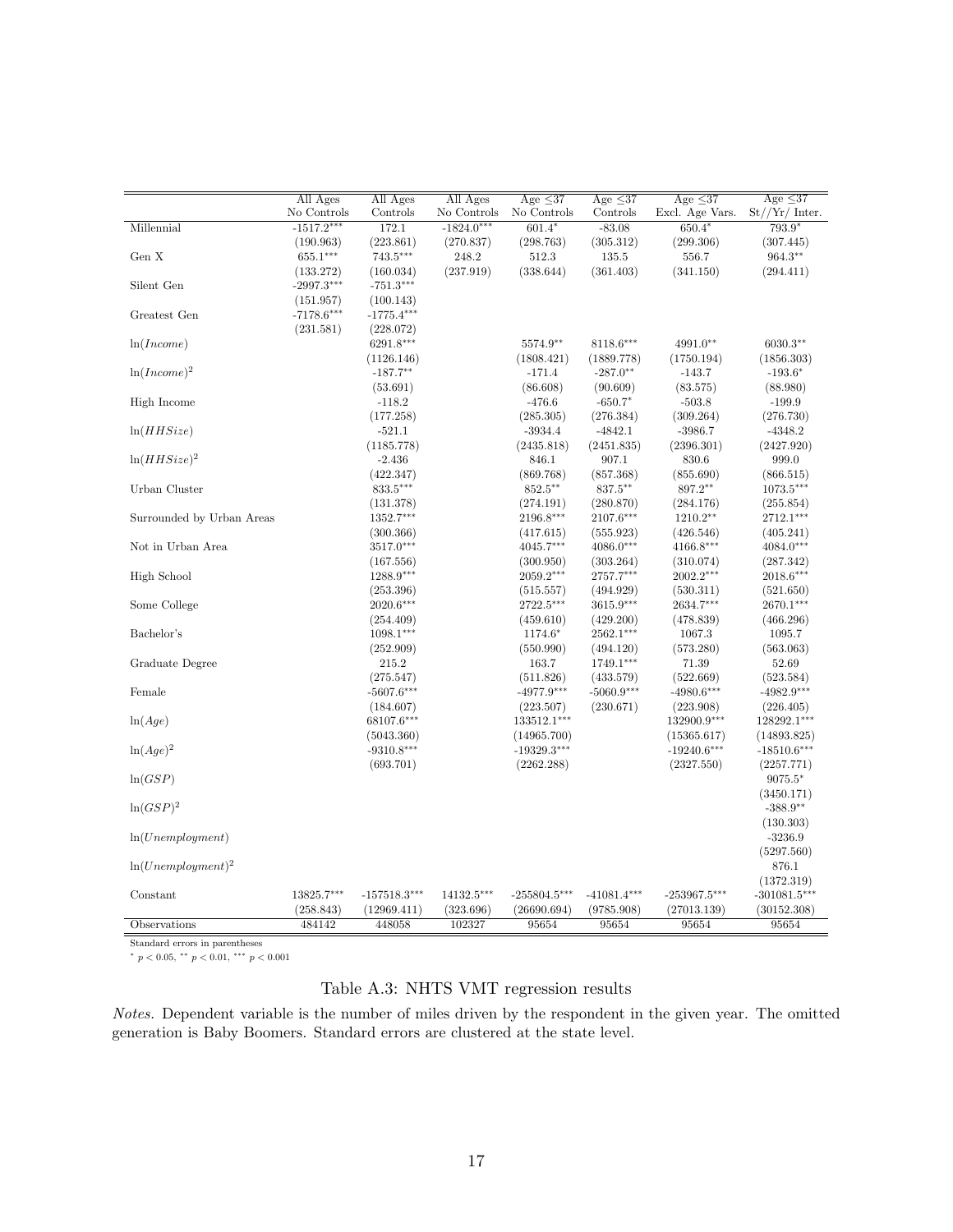|                     | <b>Family Size</b> | Children     | Married      | Urban        | Income      |
|---------------------|--------------------|--------------|--------------|--------------|-------------|
| Millennial          | $0.0191***$        | $0.00718***$ | $-0.0180***$ | $0.0372***$  | $0.0215***$ |
|                     | (0.002)            | (0.002)      | (0.002)      | (0.002)      | (0.008)     |
| Gen X               | $0.0509***$        | $0.0268***$  | $-0.00305*$  | $0.0616***$  | $0.0511***$ |
|                     | (0.001)            | (0.001)      | (0.001)      | (0.001)      | (0.005)     |
| 2000                | $-0.129***$        | $-0.0815***$ | $-0.0651***$ | $-0.118***$  | $-0.0130**$ |
|                     | (0.001)            | (0.001)      | (0.001)      | (0.001)      | (0.004)     |
| 2010                | $-0.133***$        | $-0.0863***$ | $-0.169***$  | $-0.111***$  | $-0.188***$ |
|                     | (0.002)            | (0.002)      | (0.002)      | (0.002)      | (0.006)     |
| 2015                | $-0.142***$        | $-0.0987***$ | $-0.197***$  | $-0.0576***$ | $-0.172***$ |
|                     | (0.002)            | (0.002)      | (0.002)      | (0.002)      | (0.008)     |
| To Grade 4          | $0.149***$         | $0.0665***$  | 0.00909      | 0.00127      | $-0.0585*$  |
|                     | (0.015)            | (0.011)      | (0.011)      | (0.009)      | (0.024)     |
| Grade 5 to 8        | $0.168***$         | $0.114***$   | $0.0598***$  | $-0.0476***$ | $-0.00736$  |
|                     | (0.009)            | (0.007)      | (0.006)      | (0.006)      | (0.016)     |
| Grade 9             | $0.121***$         | $0.123***$   | $0.0441***$  | $-0.0599***$ | $-0.00988$  |
|                     | (0.009)            | (0.007)      | (0.007)      | (0.006)      | (0.016)     |
| Grade 10            | $0.0833***$        | $0.112***$   | $0.0312***$  | $-0.0712***$ | $0.0333*$   |
|                     | (0.009)            | (0.006)      | (0.006)      | (0.006)      | (0.016)     |
| Grade 11            | $0.0990***$        | $0.124***$   | $0.0235***$  | $-0.0539***$ | $0.0826***$ |
|                     | (0.008)            | (0.006)      | (0.006)      | (0.006)      | (0.016)     |
| Grade 12            | $0.0242**$         | $0.0614***$  | $0.0463***$  | $-0.0286***$ | $0.436***$  |
|                     | (0.008)            | (0.006)      | (0.006)      | (0.005)      | (0.014)     |
| 1 Year of College   | $-0.0953***$       | $-0.0344***$ | $-0.00169$   | $0.0458***$  | $0.512***$  |
|                     | (0.008)            | (0.006)      | (0.006)      | (0.005)      | (0.014)     |
| 2 Years of College  | $-0.0902***$       | $-0.0442***$ | $0.0304***$  | $0.0291***$  | $0.682***$  |
|                     | (0.008)            | (0.006)      | (0.006)      | (0.005)      | (0.015)     |
| 4 Years of College  | $-0.252***$        | $-0.200***$  | $-0.0646***$ | $0.128***$   | $0.903***$  |
|                     | (0.008)            | (0.006)      | (0.006)      | (0.005)      | (0.014)     |
| 5+ Years of College | $-0.282***$        | $-0.228***$  | $-0.0457***$ | $0.141***$   | $1.063***$  |
|                     | (0.008)            | (0.006)      | (0.006)      | (0.005)      | (0.015)     |
| African American    | $-0.0449***$       | $0.0238***$  | $-0.191***$  | $0.129***$   | $-0.377***$ |
|                     | (0.002)            | (0.001)      | (0.001)      | (0.001)      | (0.003)     |
| American Indian     | $0.0406***$        | $0.0358***$  | $-0.0576***$ | $-0.107***$  | $-0.271***$ |
|                     | (0.006)            | (0.005)      | (0.005)      | (0.006)      | (0.011)     |
| Chinese             | $-0.135***$        | $-0.0995***$ | $-0.0522***$ | $0.0771***$  | $-0.267***$ |
|                     | (0.004)            | (0.003)      | (0.004)      | (0.003)      | (0.013)     |
| Japanese            | $-0.171***$        | $-0.124***$  | $-0.110***$  | $0.0567***$  | $-0.180***$ |
|                     | (0.008)            | (0.006)      | (0.007)      | (0.004)      | (0.018)     |
| Pacific Islander    | $-0.0125***$       | $-0.0119***$ | $0.0202***$  | $0.0970***$  | $-0.110***$ |
|                     | (0.003)            | (0.003)      | (0.003)      | (0.002)      | (0.007)     |
| Other               | $0.146***$         | $0.0947***$  | $0.0116***$  | $0.111***$   | $-0.133***$ |
|                     | (0.003)            | (0.002)      | (0.002)      | (0.002)      | (0.005)     |
| Two Major Races     | $-0.0158***$       | 0.00496      | $-0.0601***$ | $0.0694***$  | $-0.194***$ |
|                     | (0.004)            | (0.004)      | (0.004)      | (0.004)      | (0.009)     |
| Three+ Major Races  | $-0.0296*$         | $-0.00797$   | $-0.0736***$ | $0.0537***$  | $-0.177***$ |
|                     | (0.014)            | (0.012)      | (0.011)      | (0.012)      | (0.027)     |
| Female              | $0.0355***$        | $0.117***$   | $-0.0719***$ | $0.0370***$  | $-0.351***$ |
|                     | (0.001)            | (0.001)      | (0.001)      | (0.001)      | (0.002)     |
| ln(Age)             | $6.346***$         | $2.038***$   | $0.881***$   | $0.866***$   | $26.25***$  |
|                     | (0.098)            | (0.080)      | (0.081)      | (0.098)      | (0.315)     |
| $\ln(Age)^2$        | $-0.751***$        | $-0.153***$  | $0.0346**$   | $-0.131***$  | $-3.632***$ |
|                     | (0.015)            | (0.012)      | (0.012)      | (0.015)      | (0.047)     |
| Constant            | $-12.02***$        | $-4.667***$  | $-2.688***$  | $-0.566***$  | $-36.79***$ |
|                     | (0.158)            | (0.130)      | (0.131)      | (0.162)      | (0.528)     |
| Observations        | 2818509            | 2818509      | 2818509      | 2134476      | 2518299     |
|                     |                    |              |              |              |             |

Standard errors in parentheses

<span id="page-19-0"></span><sup>∗</sup> p < 0.05, ∗∗ p < 0.01, ∗∗∗ p < 0.001

Table A.4: ACS demographics regression results, select variables

Notes. Dependent variable is listed in the column header. The omitted generation is Baby Boomers. Standard errors are clustered at the state level.